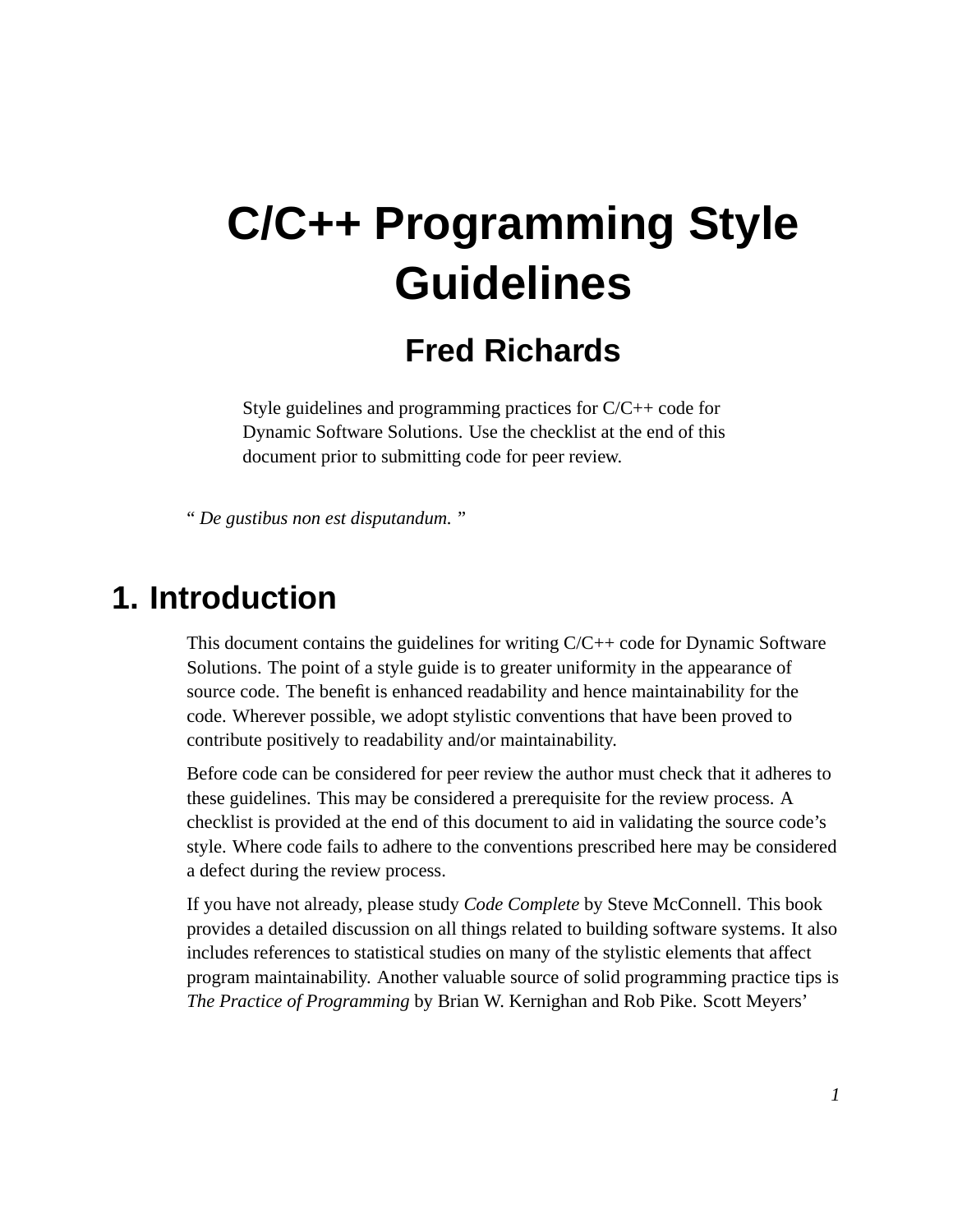books, *Effective C++* and *More Effective C++* should be considered required reading for any C++ programmer.

And what person would be considered complete without having read *The Elements of Style* by Strunk and White?

## **2. File Contents**

Use files to group functionality. Each file should contain only one cohesive set of functions. Avoid duplicating functionality in separate files. If different files contain similar functions, consider generalizing the function sufficiently and putting it into its own file so that both function groups can use the one source. For  $C_{++}$  code, put only one class or closely related set of classes in each file.

Avoid strong coupling between functions and classes implemented in separate files. If two objects are so strongly coupled that one can only be used in conjunction with the other then they belong in the same file.

Use header files (.h suffix) to declare public interfaces, use code files (.c, .cc or .cpp suffix) to define implementations. Typically each cohesive set of functions you write in a single file will have one accompanying header/interface file pair. Code that uses your implementation will #include the header file.

Be precise with #include statements. Explicitly include the .h files you require, and only where you require them. If, for example, your code calls a function defined externally, include that function's associated .h in your implementation file not in your code's associated .h file. You should only need to include other files in your .h file if your public function interface or data type definitions require the definitions contained therein.

Avoid using header files to contain a set of #include directives simply for convenience. This "nesting" of #include constructs obscures file dependencies from the reader. It also creates a coupling between modules including the top-level header file. Unless the modules are cohesively coupled functionally, and each requires *all* the .h files included in the convenience header, it is preferable to instead include all the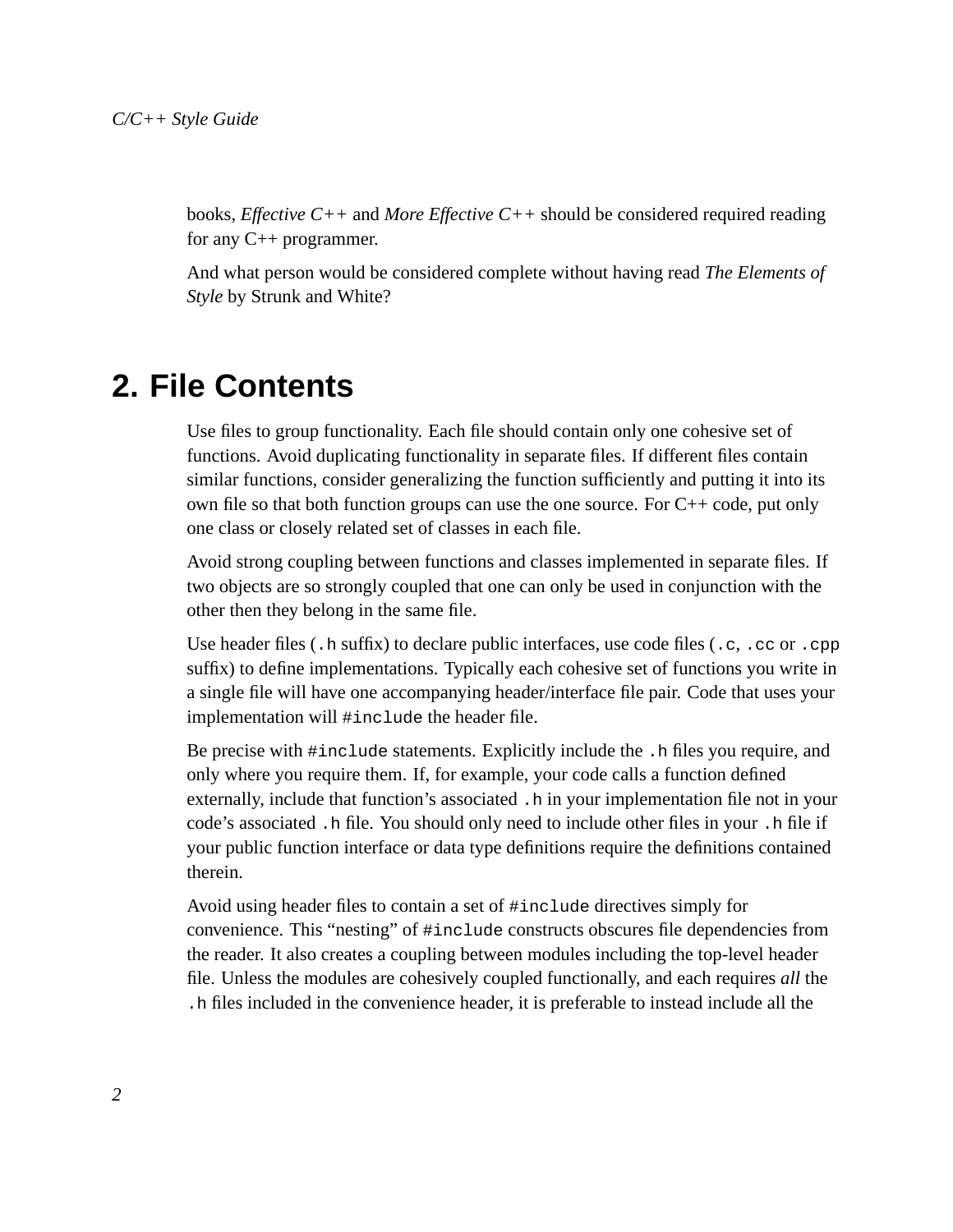individual .h files everywhere they are required.

### **2.1. Header (Interface) File Content**

Header files should contain the following items in the given order.

- 1. Copyright statement comment
- 2. Module abstract comment
- 3. Revision-string comment
- 4. Multiple inclusion #ifdef (a.k.a. "include guard")
- 5. Other preprocessor directives, #include and #define
- 6. C/C++ #ifdef
- 7. Data type definitions (classes and structures)
- 8. typedefs
- 9. Function declarations
- 10. C/C++ #endif
- 11. Multiple inclusion #endif

#### **Example 1. Standard (C) header file layout**

```
/*
* Copyright (c) 1999 Fred C. Richards.
* All rights reserved.
 *
* Module for computing basic statistical measures on
* an array of real values.
 *
* $Id$
*/
```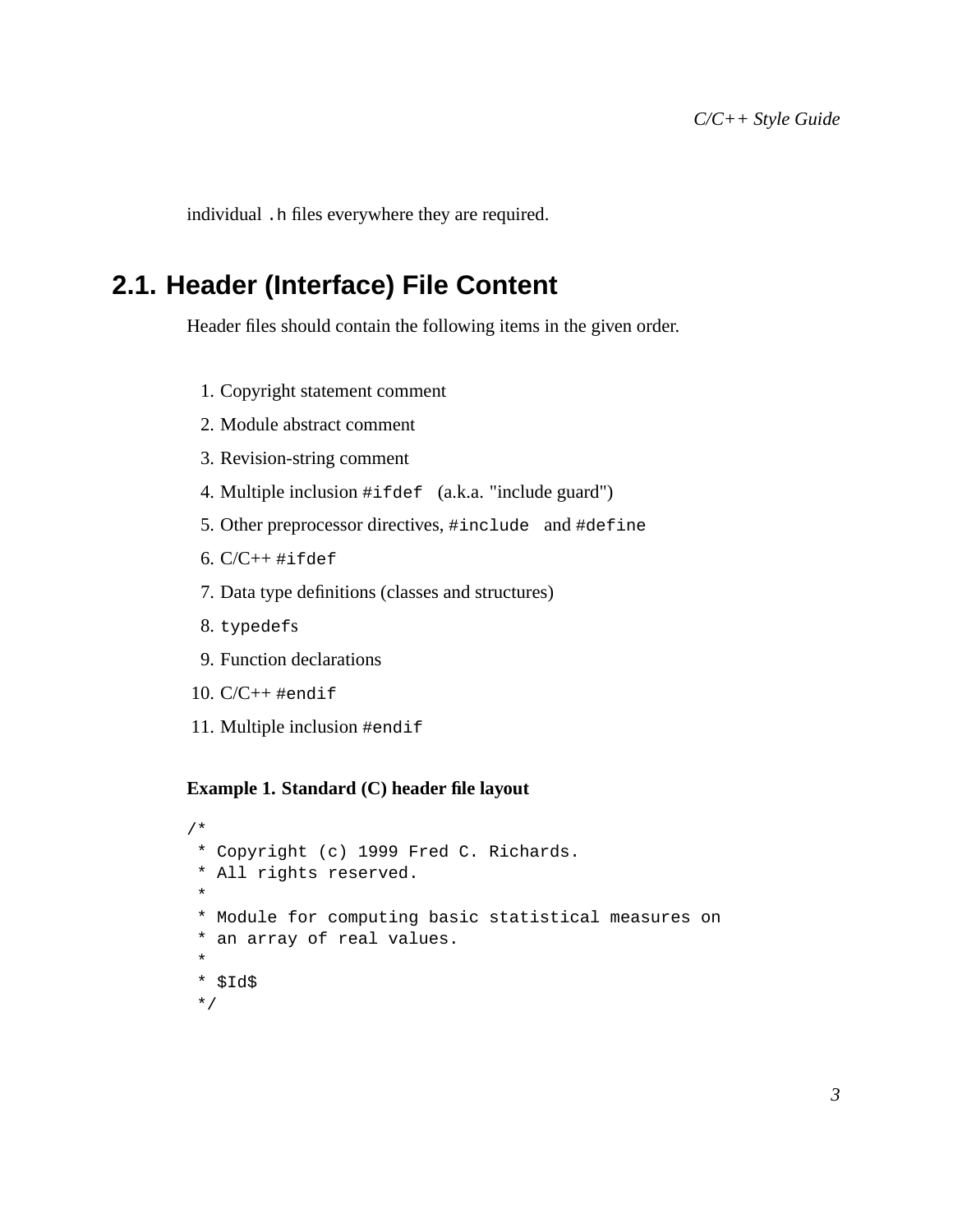```
#ifndef STATISTICS_H
#define STATISTICS_H
#include <math.h>
#include <values.h>
#define MAXCOMPLEX { MAXINT, MAXINT }
#ifdef _cplusplus
extern "C" {
#endif
struct complex {
    int r; /* real part */
    int i; /* imaginary part */
};
typedef struct complex Complex;
     ...
/*
* Compute the average of a given set.
* Input - array of real values, array length.
 * Output - average, 0 for empty array.
 */
float
ave(float* v, unsigned long length);
...
#ifdef _cplusplus
}
#endif
#endif /* STATUS_H */
```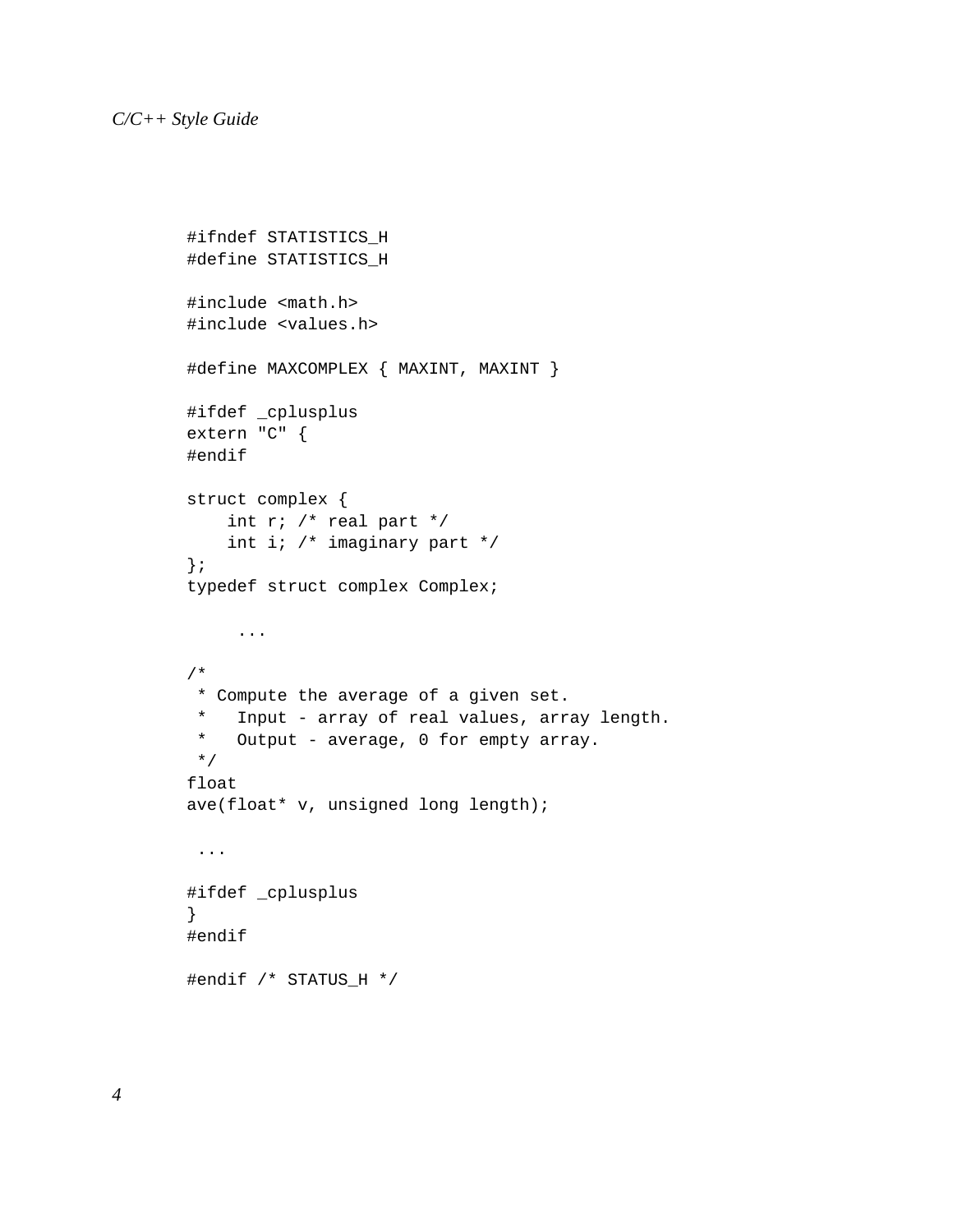### **2.2. Code Files**

C and C++ code files follow a similar structure to the header files. These files should contain the following information in the given order.

- 1. Copyright statement comment
- 2. Module abstract comment
- 3. Preprocessor directives, #include and #define
- 4. Revision-string variable
- 5. Other module-specific variable definitions
- 6. Local function interface prototypes
- 7. Class/function definitions

Unlike in the header file, the implementation-file revision string should be stored as a program variable rather than in a comment. This way **ident** will be able to identify the source version from the compiled object file. For C files use:

```
static const char rcs_id[] __attribute__ ((unused)) =
"$Id$";
```
The \_\_attribute\_\_ modifier is a GNU C feature that keeps the compiler from complaining about the unused variable. This may be omitted for non-GNU projects. For C++ files, use the following form for the revision string:

```
namespace { const char rcs_id[] = "$Id$"; }
```
Precede each function or class method implementation with a form-feed character (Ctrl-L) so that when printed the function starts at the start of a new page.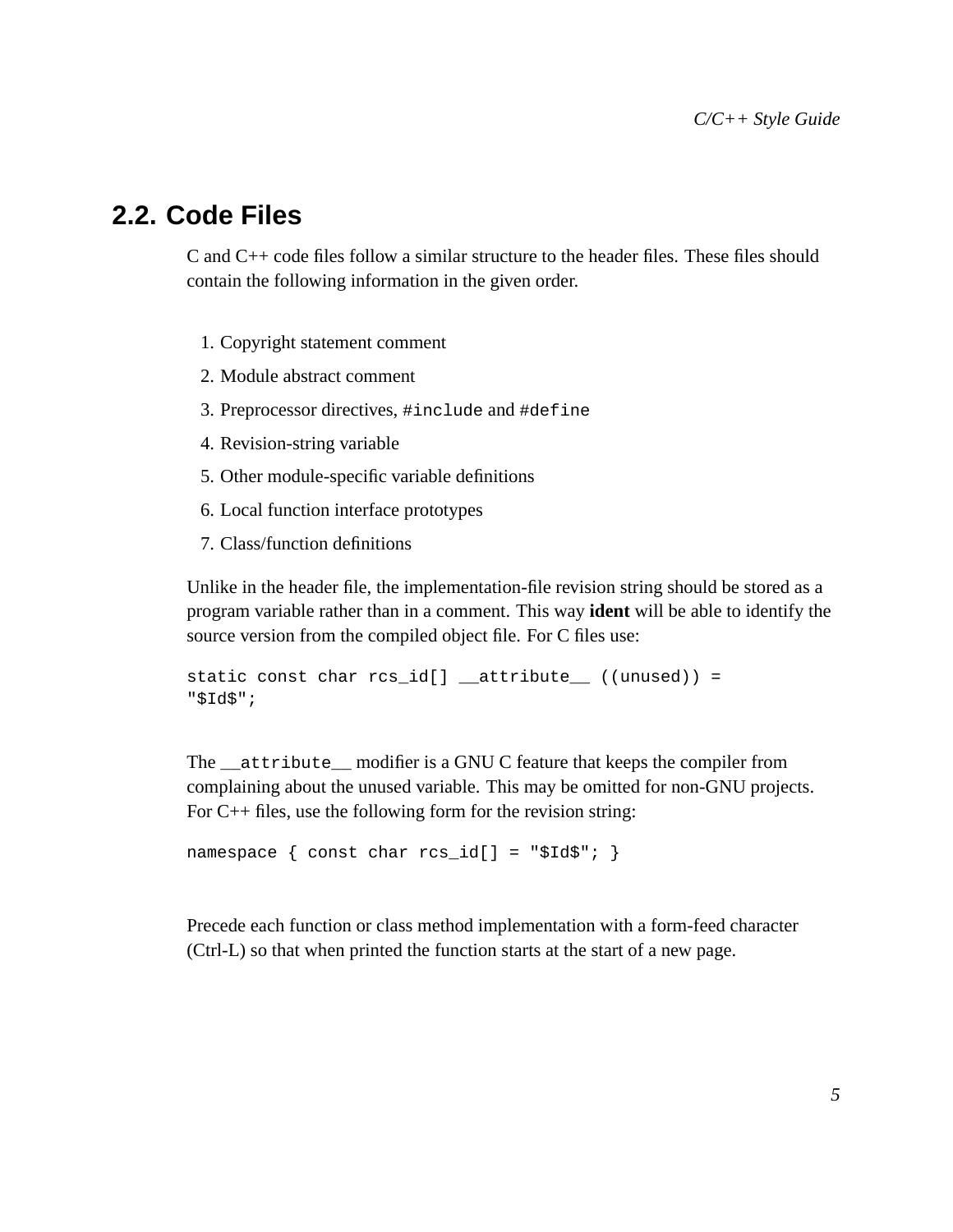```
Example 2. Standard (C++) implementation/code file
```

```
//
// Copyright (c) 1999 Fred C. Richards.
// All rights reserved.
//
// Module for computing basic statistical measures on
// an array of real values.
//
#include "Class.h"
#include <string>
namespace {
    const char rcs_id[] = "$Id$";
}
// Utility for prompting user for input.
string
get_user_response();
^{\wedge}L
Class::Class(const int len)
{
    private_array_ = new[len];
}
Class::~Class()
{
    delete private_array_;
}
^{\wedge}L
 ...
```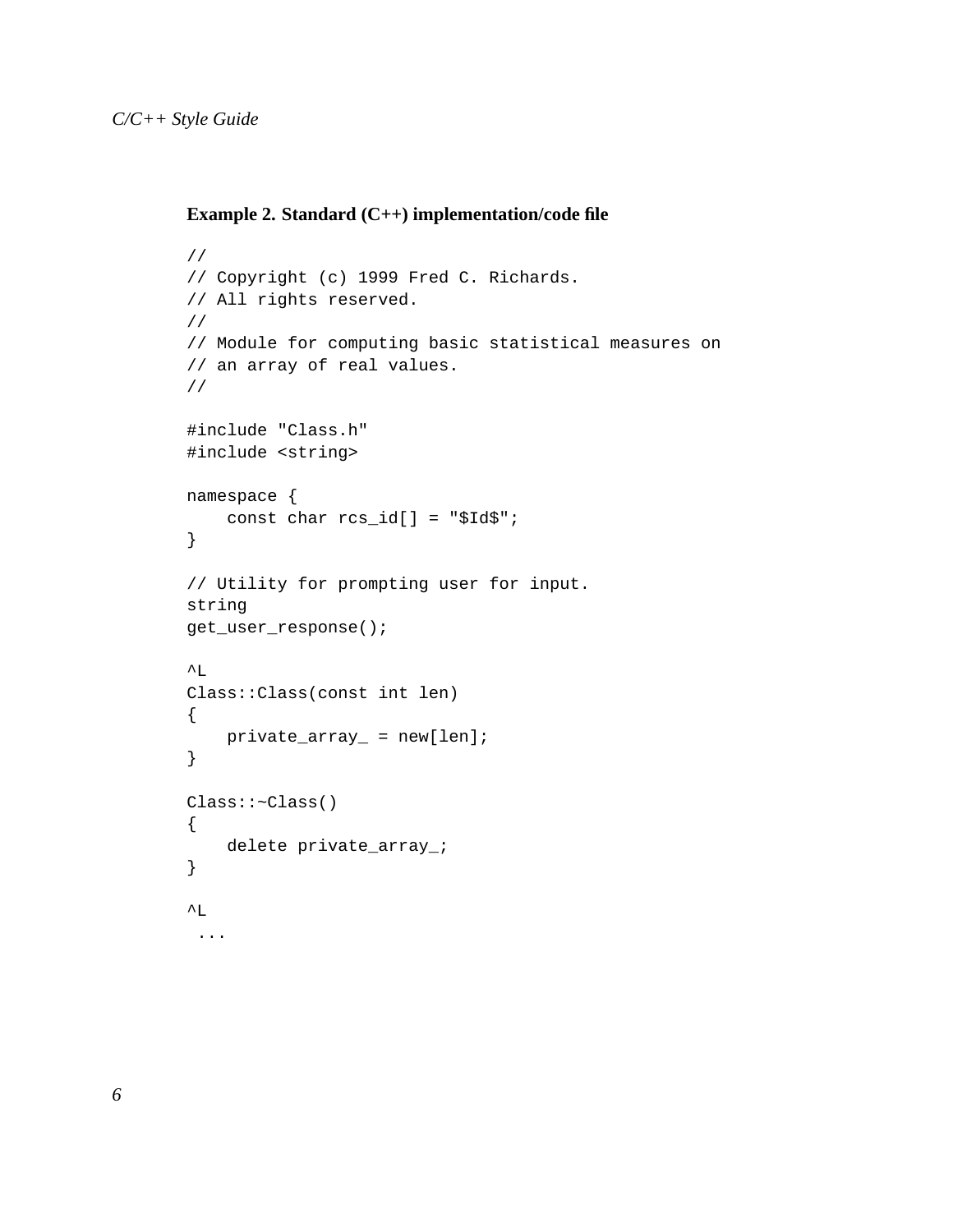# **3. File Format**

The formatting style presented here is essentially that used by Stroustrup in *The C++ Programming Language*. If you use Emacs you can make this your default editing mode by adding the following to your .emacs file:

```
(defun my-c-mode-common-hook ()
  (c-set-style "stroustrup"))
(add-hook 'c-mode-common-hook 'my-c-mode-common-hook)
```
Format your code so that the spatial structure illustrates the logical structure. Use blank lines to help separate different ideas, use indentation to show logical relationships, and use spaces to separate functionality. Each block of code should do exactly one thing.

Start all function definitions and declarations in column zero. Put the return value type, the function interface signature (name and argument list), and the function body open bracket each on a separate line. For functions that are more than a few lines long, put the function name after the closing bracket in a comment.

### **Example 3. Formatting function declarations and definitions**

```
void
debug(const string& message);
int
Class::method(const int x, const string& str)
{
    .
    .
    .
} // method
```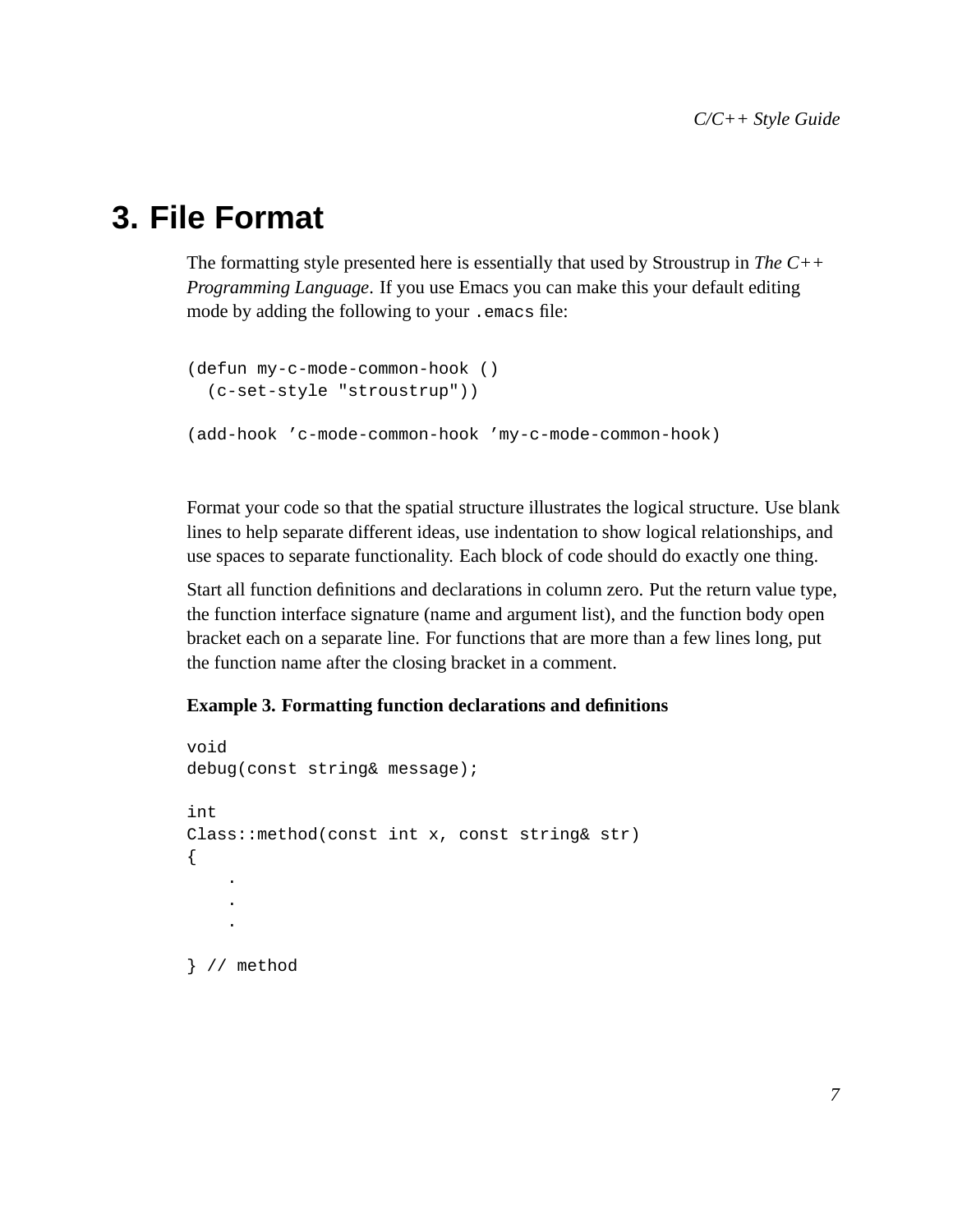Use a single space to separate all operators from their operands. The exceptions to this rule are the "->", ".", "()" and "[]" operators. Leave no space between these operators and their operands. When breaking operations across lines, put the operator at the end of the broken line rather than at the start of the continuation line.

Use four spaces for each level of indentation. Avoid making lines longer than 80 characters. When breaking lines, use the natural logical breaks to determine where the newline goes. Indent the continuation line to illustrate its logical relationship to the rest of the code in the line. For functions, for example, this means aligning arguments with the opening parenthesis of the argument list.

#### **Example 4. Breaking statements across multiple lines**

```
new_shape = affine_transform(coords, translation,
                             rotation);
if ( ( (new_shape.x > left_border) &&
       (new shape.x < right border) ) &&
     ( (new_shape.y > bottom_border) &&
       (new_shape.y < top_border) ) )
{
   draw(new shape);
}
```
Use a pure-block, fully bracketed style for blocks of code. This means put brackets around all conditional code blocks, even one-line blocks, and put the opening bracket at the end of the line with the opening statement. The exception to this rule is for conditions that are broken across multiple lines. In this case put the open bracket on a line by itself aligned with the start of the opening statement (as shown above).

#### **Example 5. Fully bracketed, pure block style**

```
if (value < max) \{if (value != 0) {
       func(value);
    }
```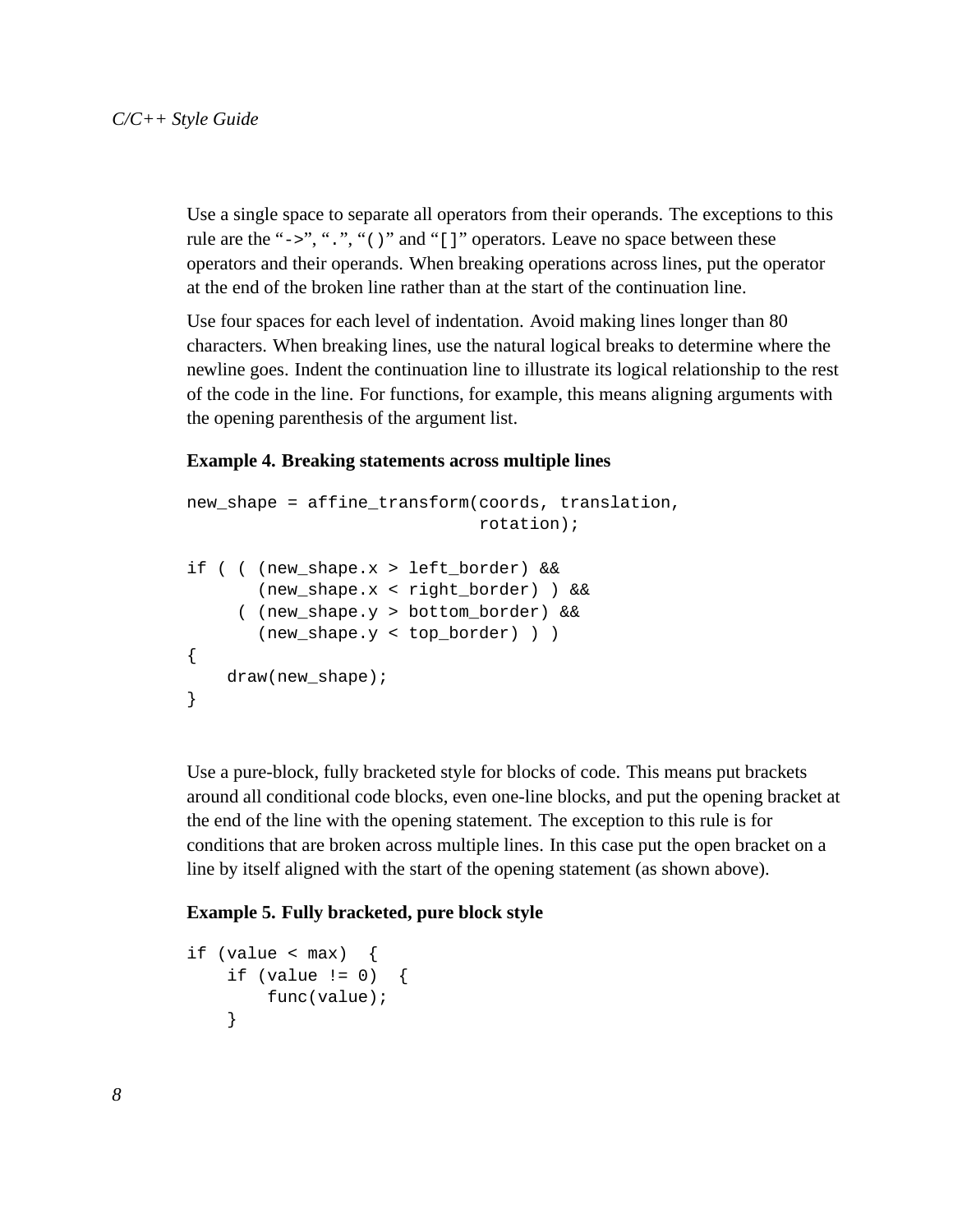```
} else {
   error("The value is too big.");
}
```
Although the brackets may seem tedious for one-line blocks, they greatly reduce the probability of errors being introduced when the block is expanded later in the code's life.

### **3.1. Unique to C++**

Start public, protected, private, and friend labels in column zero of class declarations. Use explicit public labels for all struct public fields and use explicit private labels for all private class members.

The members of a class should be declared in the following order. Declare all public data members and type definitions first. Declare private or protected data members or type definitions used in function member initialization lists or inline implementations next. Declare all public member functions next, starting with the constructors and destructor. Declare all remaining private or protected data members and type definitions next. Declare all private or protected function members next. Declare all friends last.

Put simple inline function definitions on the same line as their declaration. For inline functions spanning multiple lines, use a pure-block style with four-space indentation. In general, avoid putting complex function implementations .h files.

### **Example 6. Class declaration format**

```
class Type : public Parent {
private:
    int x_;
    int y_ipublic:
    Type();
    Type(int x) : x_{-}(x) { }
    ~\simType();
```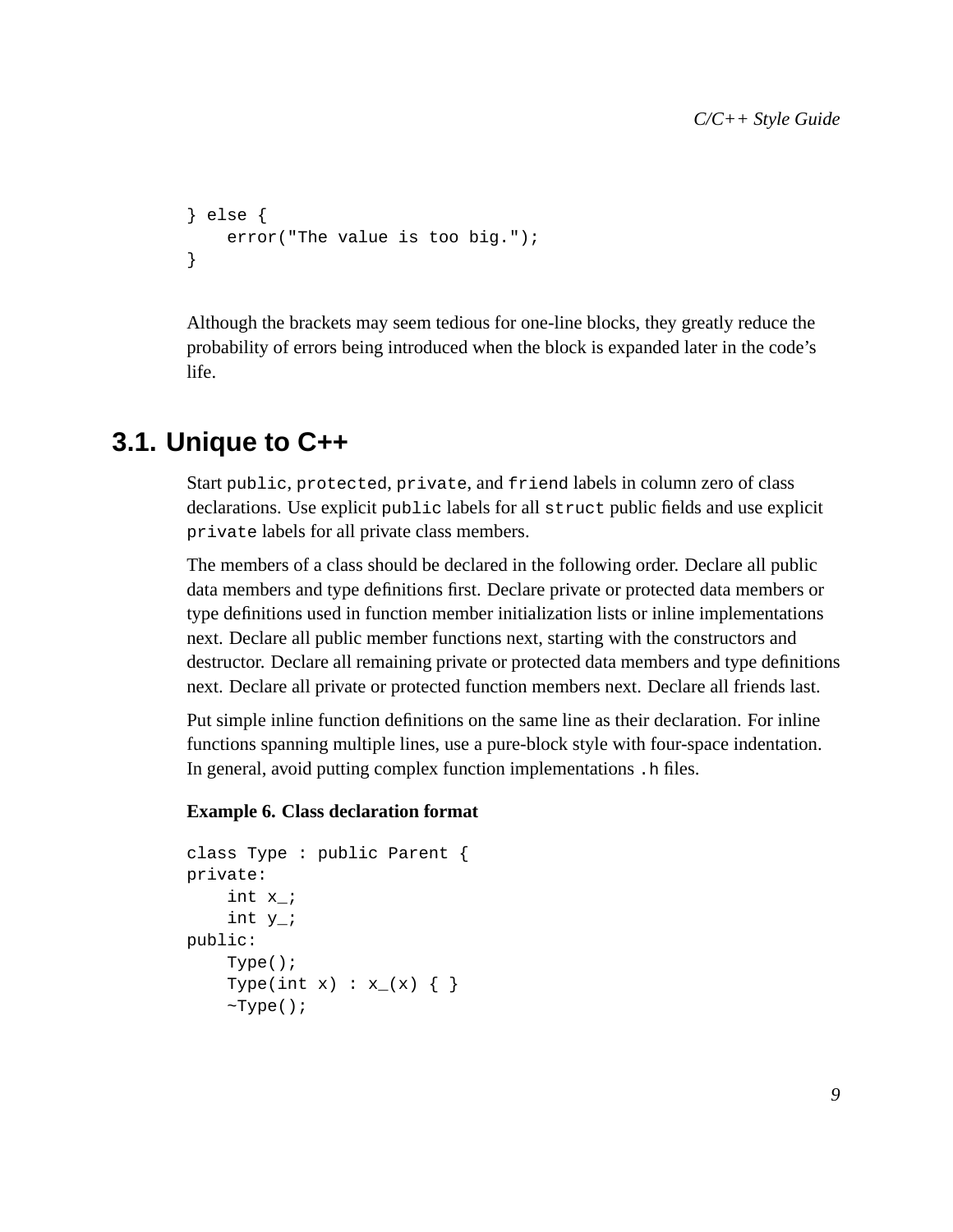}

```
int get x() const { return x : }
void set_x(const int new_x) { x_ = new_x; }
...
void display() {
    ...
}
```
# **4. Choosing Meaningful Names**

### **4.1. Variable Names**

The name formatting conventions described here are essentially the GNU coding standards. These are available online using info.

Use lower case for all variable names. For multi-word names, use an underscore as the separator. Use all capitals for the names of constants (i.e. variables declared const and enumerated types). Use an underscore as a word separator.

Choose variable names carefully. While studies show that the choice of variable names has a strong influence on the time required to debug code, there are unfortunately no clear and fixed rules for how to choose good names. Review Chapter 9 of *Code Complete* periodically. In the mean time, here are some general guidelines to follow:

- Be consistent! The most important thing is to establish a clear, easily recognizable pattern to your code so that others will be able to understand your implementation and intent as quickly and reliably as possible.
- Use similar names for similar data types, dissimilar names for dissimilar types.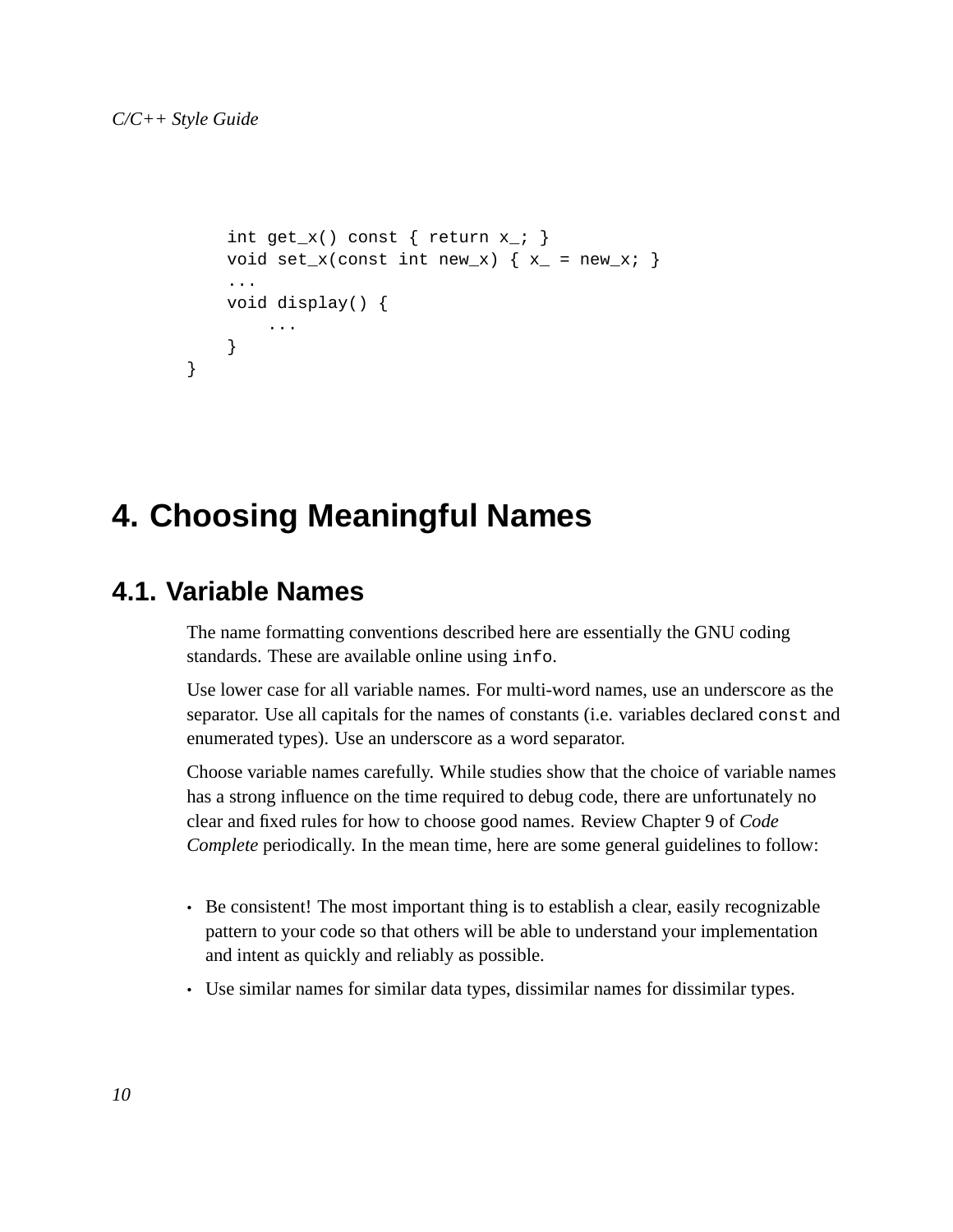- Avoid names that are homophones: e.g., foo, fu, phoo, etc. Also, don't rely on capitalization to distinguish between variables.
- Use names that say *what the variable represents* rather than how it is used (i.e. use *nouns* for variable names); use terminology from the application domain and avoid computer jargon that reflects programming details.
- Avoid generic names such as tmp, buf, reg.
- Avoid intentionally misspelled words such as lo or lite.

In general, short names are acceptable for variables that serve a short-lived purpose or that have a common usage in  $C/C++$  (e.g., index variables called i, j, k, etc.). Being concise can contribute to the readability of code. However, for variables that serve a unique and important purpose, or variables that persist over a significant region of your code, use descriptive and complete names. Studies have shown that minimal debugging time correlates with average variable name lengths of 10-16 characters.

### **4.2. Function Names**

Use lower-case letters for public function names. Use an underscore as a word separator.

For functions that return no values (i.e. return type void), use strong verbs that indicate the function's purpose. Typically you will want to include the object of the verb in the name. For example,

```
void
remove_dc_offset(short *signal, const unsigned long length);
void
set_output_gain(const float gain);
```
Because functions tend to serve a more complex purpose than variables, longer names are more acceptable.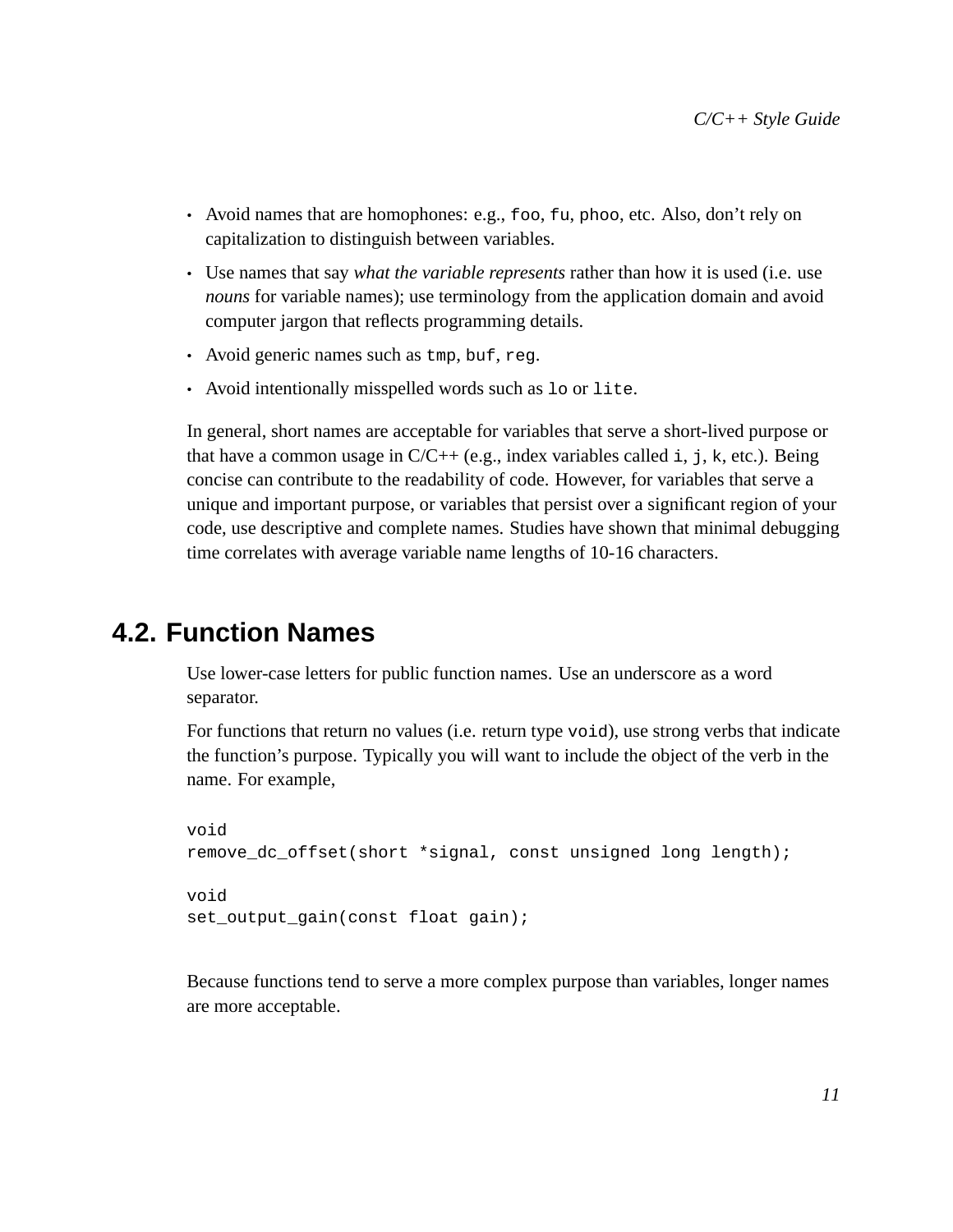If a function returns a value it is sometimes better to use a name that indicates the meaning of the value returned. For instance,

```
/*
 * Compute the DC offset of the given signal.
 */
float
dc_offset(const short * const signal,
          const unsigned long length);
/*
 * Poll the D/A and return the current gain setting.
 */
float
gain(void);
```
In general, be consistent and be informative. Choose names that make your code easy to read and understand.

### **4.3. Classes, Structures and Type Definitions**

The name formatting conventions described here are essentially those used by Stroustrup in his book on C++.

Capitalize the first letter of the name of each data type that you define. This includes all struct, class, typedef and enum types. Use an underscore as a word separator, just as for C variables and function names.

For class *instance* variables, start all names with lower-case letters. Again, use an underscore as a word separator. Apply the same rules to public and protected members, both variables and functions. Add a trailing underscore to private member names.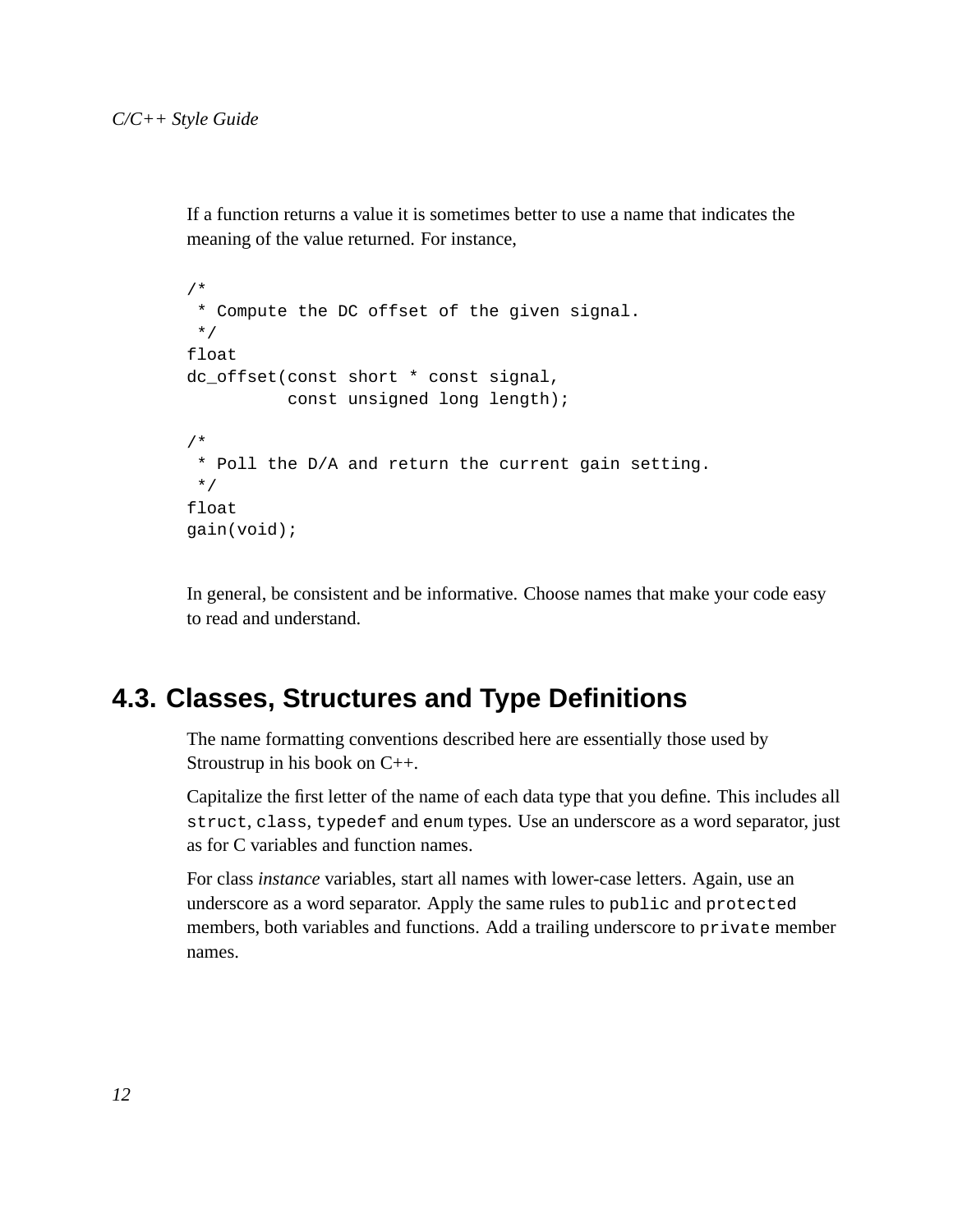#### **Example 7. Capitalization of user-defined types**

```
/* Straight C */
struct complex {
    int r; /* real */int i; /* imaginary */};
typedef struct complex Complex;
// C++ interface example
class Canvas {
public:
    enum Pen_style {
      NOTE = 0,PENCIL,
       BRUSH,
       BUCKET
    };
    Canvas();
    ~Canvas();
    void set_pen_style(Pen_style p);
    ...
private:
    int cached_x_i // to avoid recomputing coordinates
    int cached_y_;
};
// C++ usage example
Canvas sketch_pad;
sketch_pad.set_pen_style(Canvas::BRUSH);
```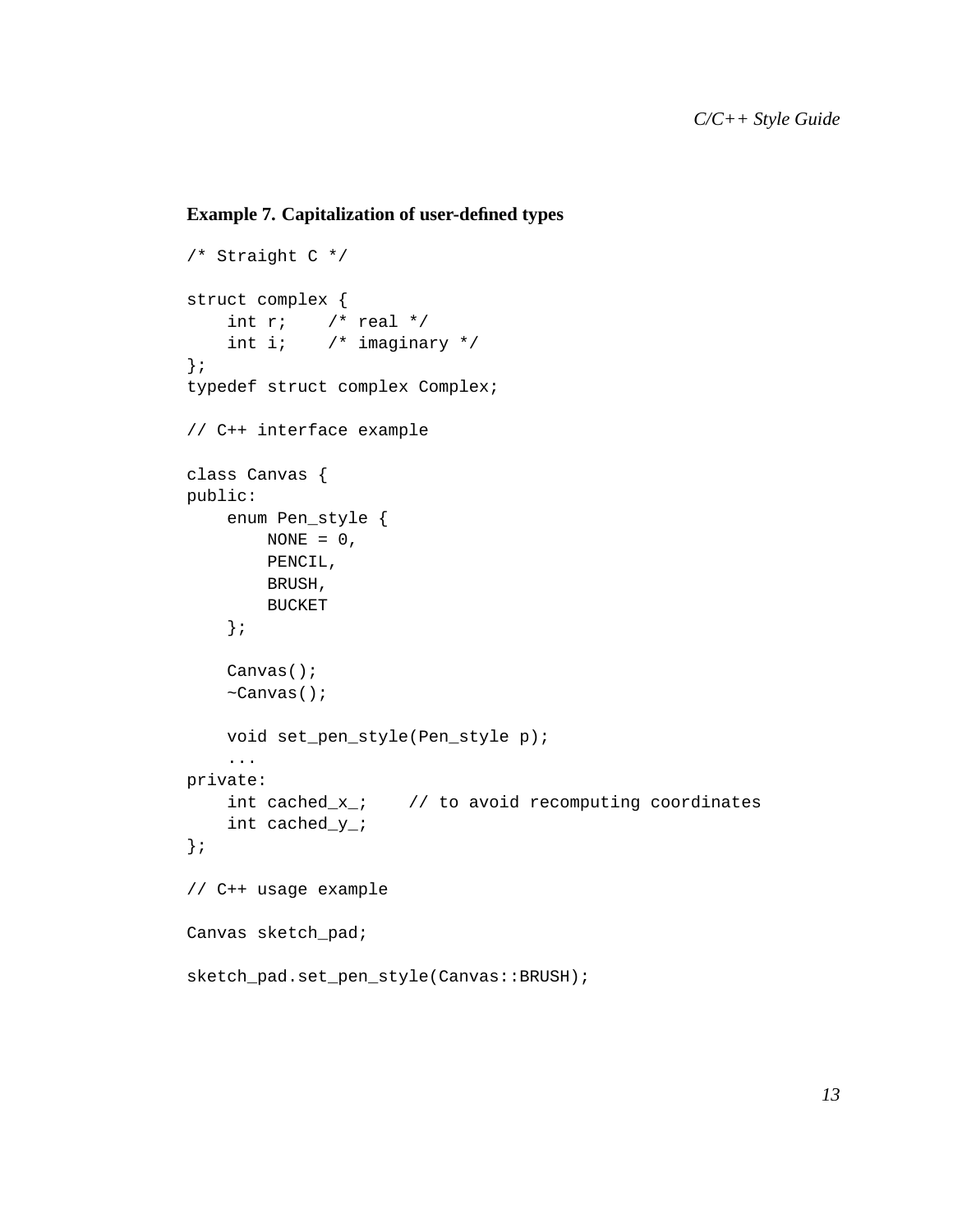When working with C++ classes and objects be mindful of redundant name elements. Remember that class members are identified by their class instance name. Thus you do not have to repeat information about the class in the member element's names.

#### **Example 8. Poor variable names**

```
// Notice how redundant "stack" becomes.
template <Type>
class Stack {
public:
    int stack_size;
    add_item_to_stack(Type item);
    ...
};
Stack my_stack;
my_stack.add_item_to_stack(4);
int tmp = my stack.stack size;
```
# **5. Comments**

In general, well written code should document itself. Clear, concise variable and function names, consistent formatting and spatial structure, and clean syntactical structure all contribute to readable code. Occasionally, however, complex logic will benefit from explicit description. Be careful not to use comments to compensate for poorly written code. If you find that your code requires many comments or is often difficult to describe, perhaps you should be rewriting the code to make it simpler and clearer.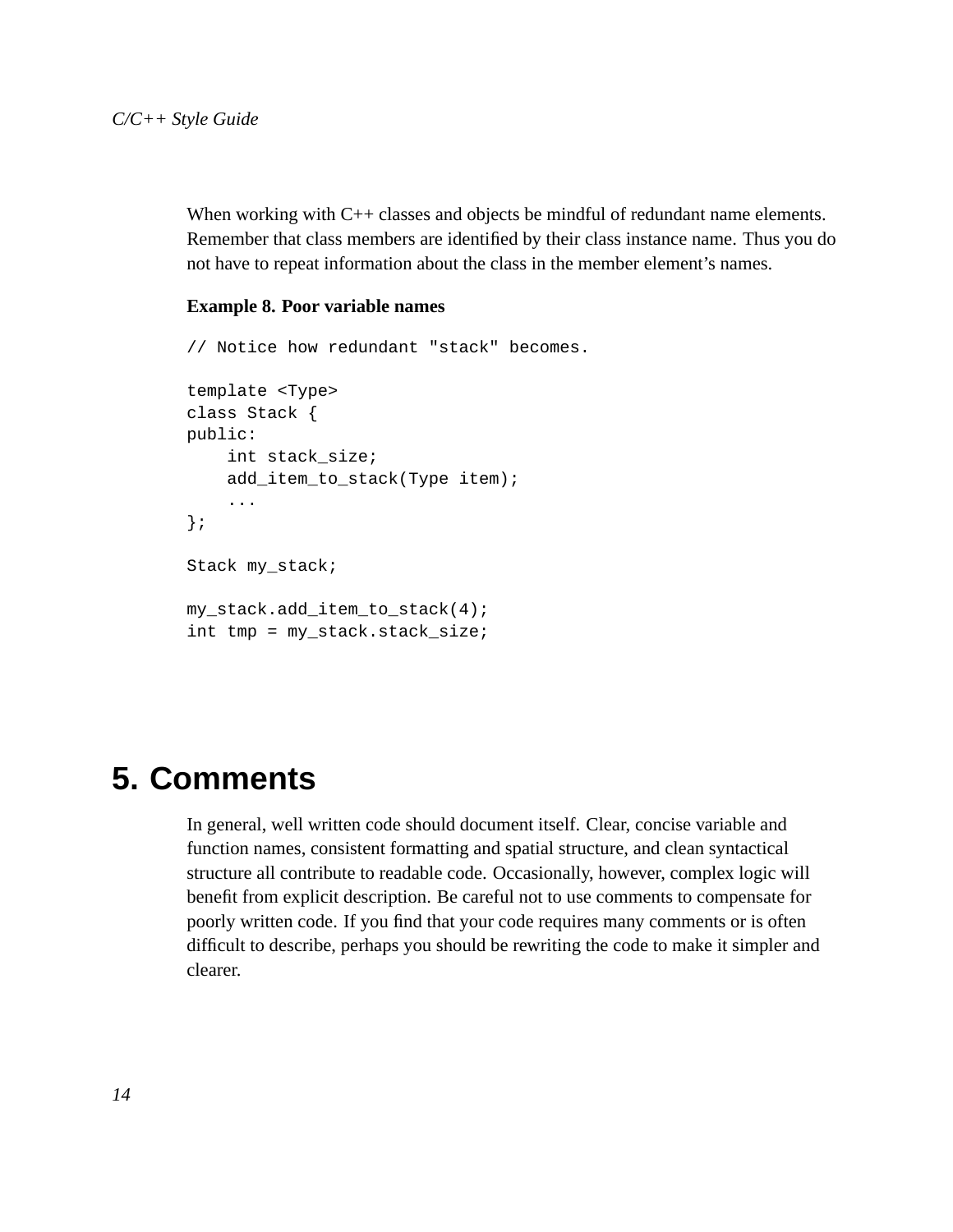### **5.1. Style**

For straight C code, use  $/* \dots$  \*/ style comments. For C++ code, use  $// \dots$ style comments. Adhering to these conventions, you can quickly estimate the number of lines of comments in your code with the following commands:

> % **grep "^[ \t]\*\\* "** % **grep "^[ \t]\*\/\/"**

Too few or too many comments is an indicator of code that is likely to be difficult to maintain.

Avoid the use of end-line comments except for variable declarations and for marking #if/#endif statements. Make comments be the only thing on a line. For longer comments describing more complex logic, use a *block* style to offset them from the code better. Use block-style comments to describe functions. Use *bold* comments to delimit major sections of your code file. Preface all bold comments and block comments that introduce functions with a form-feed character so that they appear at the start of the printed page. The following example shows the various comment types in the C style.

#### **Example 9. C comment types**

```
\simT.
/*
* ************************************************
 * Bold comment.
* ************************************************
*/
/*
* Block comment.
*/
/* Short (single-line) comment. */
```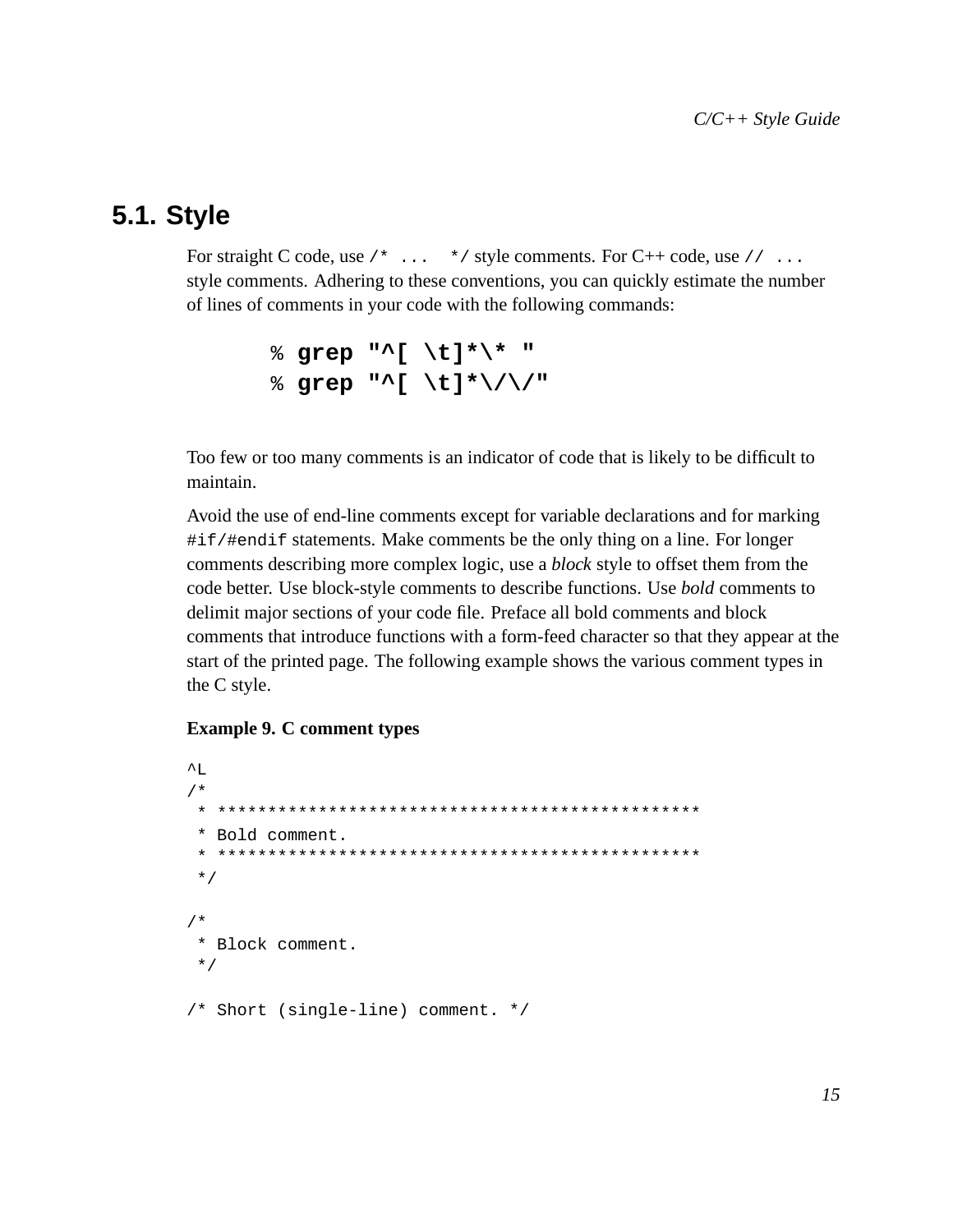int i; /\* end-line comment \*/

### **5.2. Content**

End-line comments are acceptable for describing variable declarations. Use a comment to describe any variable whose purpose is not obvious from its name.

Use comments to document your intent. Do not describe *how* your code works, that should be obvious from the implementation. Instead describe *why* your code does what it does. Avoid explaining especially tricky code in comments. Instead, rewrite the code to make it intrinsically more obvious. Use complete sentences with proper spelling and punctuation in all comments.

Write your comments before and as you write your code, not after. If you start by writing comments you give yourself a low-level design for the implementation. When you are finished testing your code, go back and review all comments to make sure they are still accurate.

Comment things that have wide impact. If a function makes assumptions about the condition of variable on input, document that. If a required speed optimization makes the code difficult to read, explain the need for the code in a comment. If your code uses or changes any global variables, comment that.

Use *bold* comments to delimit major sections in your code file. You may, for instance, implement a number of private utility functions. Use a bold comment to mark the start of that code. Preface each function with a *block* comment describing the function's purpose, the meaning of any input variables, and the significance of any return value(s). There is no need to include the function name since it immediately follows the comment.

#### **Example 10. Commenting functions and function groups**

 $\mathsf{L}$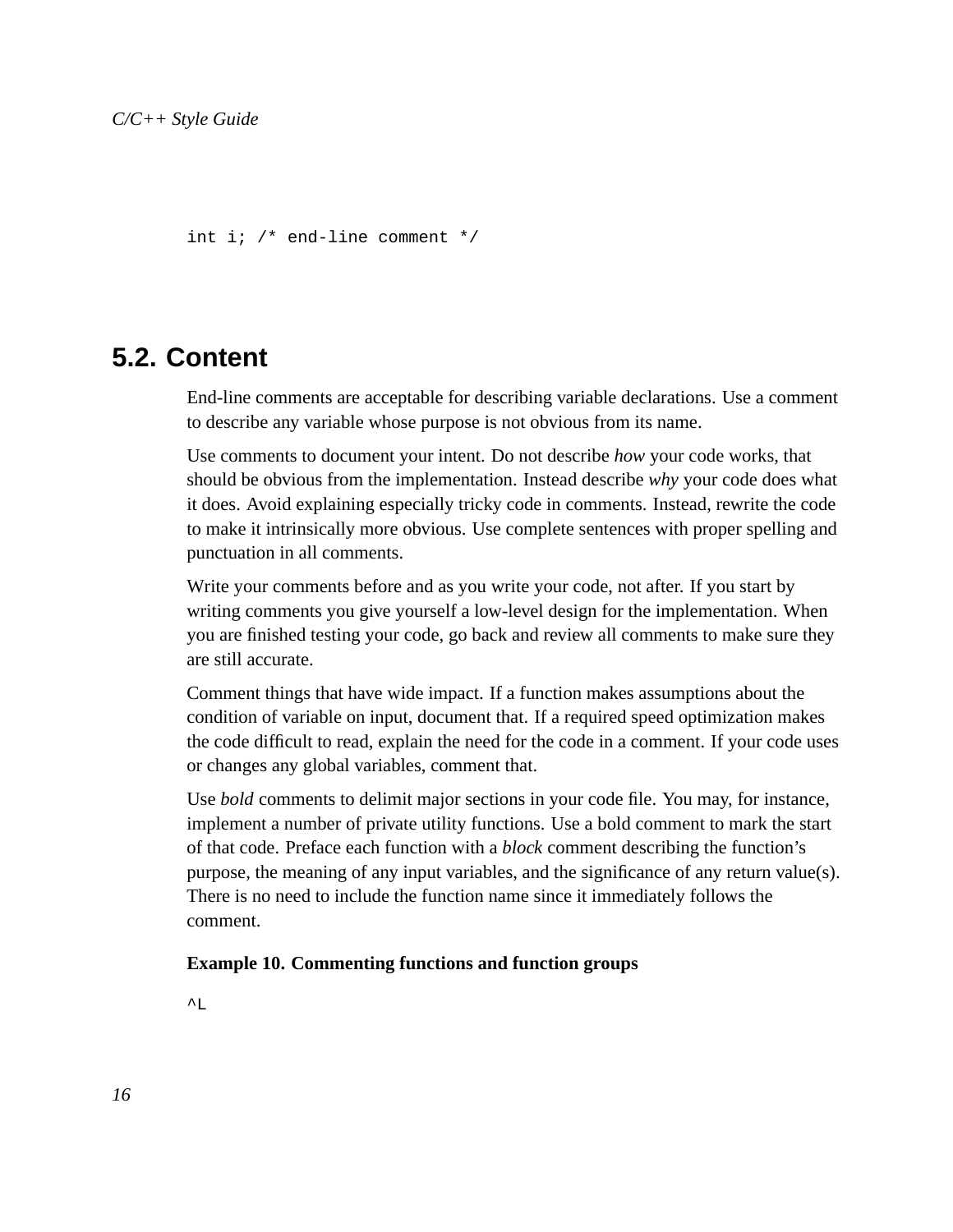```
/*
 * ****************************************
 * Statistics utilities used to
 * optimize performance on the fly.
 * ****************************************
 */
/*
 * Compute the standard deviation or "variance"
 * for a set.
 *
 * Input: v - set of values and set size.
         len - size of input set.
 * Output: Dev = Expect (x - x \text{ ave})^2* 0 for the empty set
 */
static float
std_dev(const float *v, const unsigned long len)
{
    ...
}
```
Use an end-line comment to mark the end of particularly long blocks of code. This applies to functions and conditional code. Include the control condition that terminates control for if/else branches and for/while/do loops.

Use an end-line comment also to identify which  $\#$ if or  $\#$ ifdef statement a particular #endif statement closes. Include the condition in the comment for blocks of code spanning more than a few lines. When using #else conditions, mark both the #else and the #endif statements with the negated condition (i.e. preface it with "not").

### **Example 11. Commenting long code blocks**

#ifdef DEBUG

. .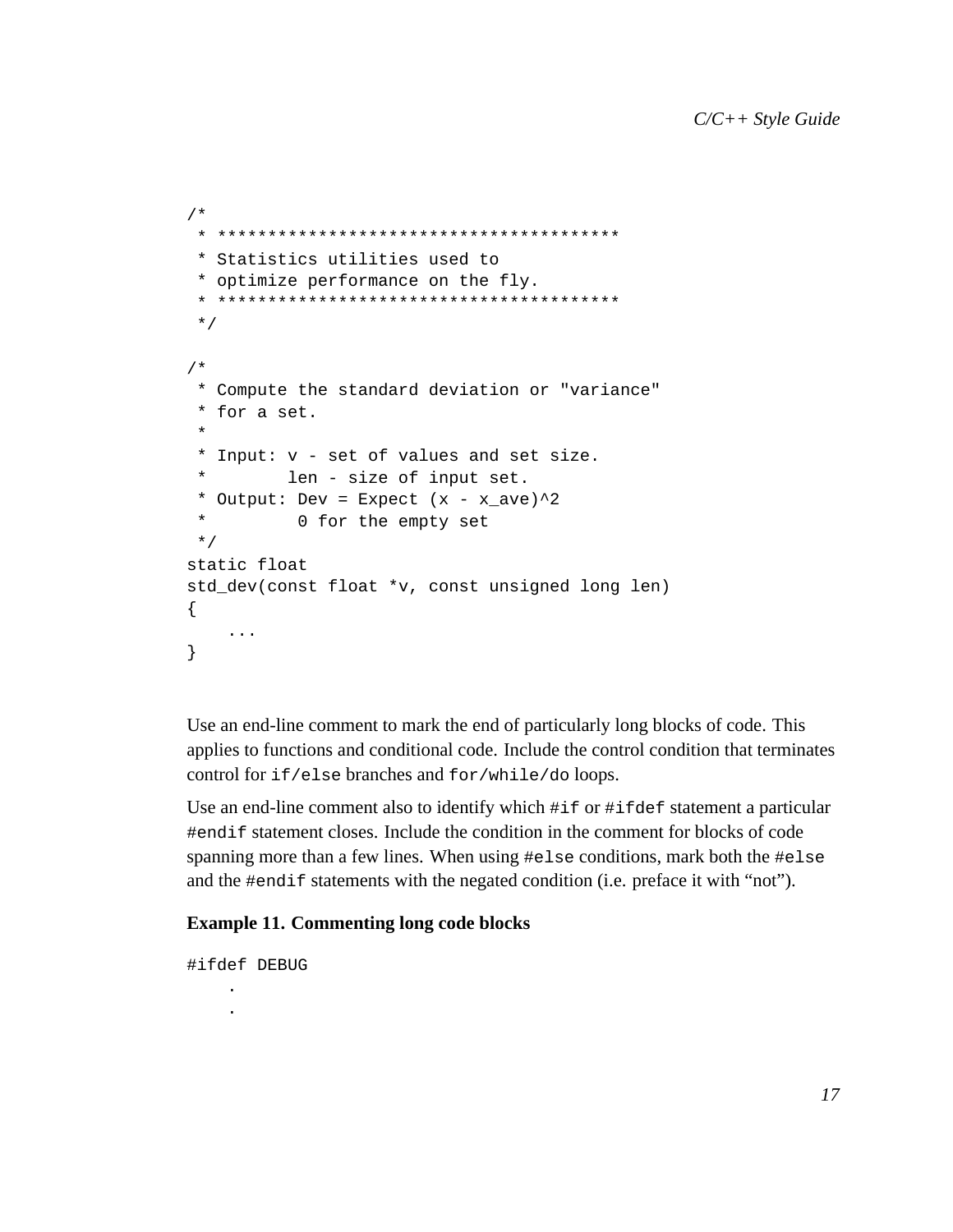```
.
#else // not DEBUG
void
function()
{
    if (position != END)
        .
        .
        .
    } // position != END
    .
    .
    .
} // function()
#endif // not DEBUG
```
# **6. Syntax and Language Issues**

The following sections outline some general practices of good defensive programming. Always assume that others will have to read and maintain your code, and try to assist them as you write. Also, assume that errors and defects are inevitable, and write so as to isolate them and limit their effect as quickly as possible. This latter practices is sometimes referred to as "fire-walling" code. Be liberal in checking the validity of input arguments within functions, and always check values returned by functions you call.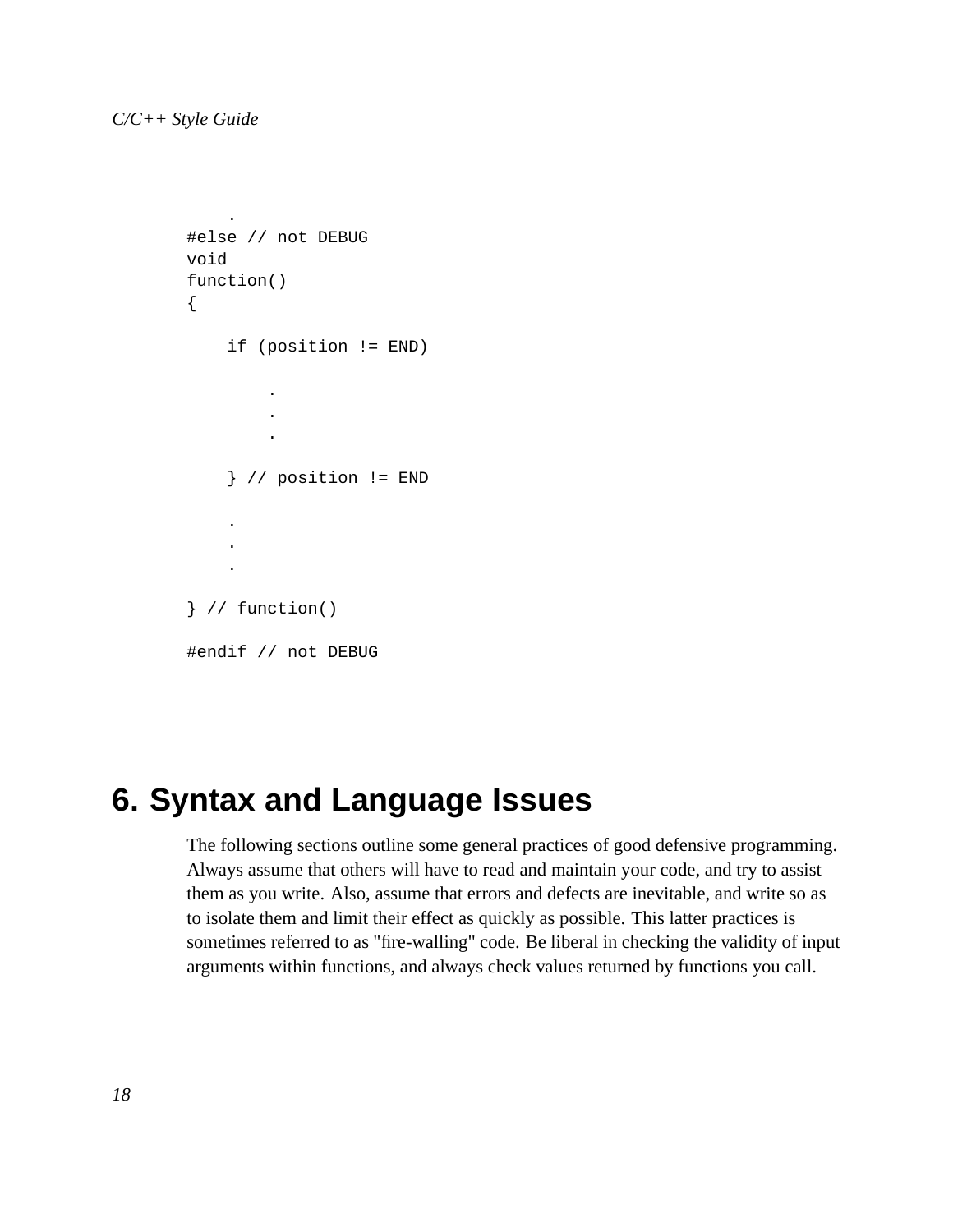### **6.1. General**

Avoid putting multiple instructions on the same line. Each line should do exactly one thing. This is applies in particular to control statements for branch and loop structures. Consider the following:

```
/* Bad practice! */
if (!eof && ((count = get_more()) > min_required) {
    ...
}
```
This should be rewritten so that the act of getting more data is separate from the task of checking that more data remains to be processed:

```
/* Safer version */
if (!eof) {
    count = get_more();
    if (count > min_required) {
        ...
    }
}
```
Avoid the use of side-effects. The following innocuous line may actually produce different depending on which compiler is used:

 $a[i] = i++;$  /\*  $a[0]$  or  $a[1] == 1 ?$  \*/

Again, each line should contain a single statement, and each statement should do exactly one thing.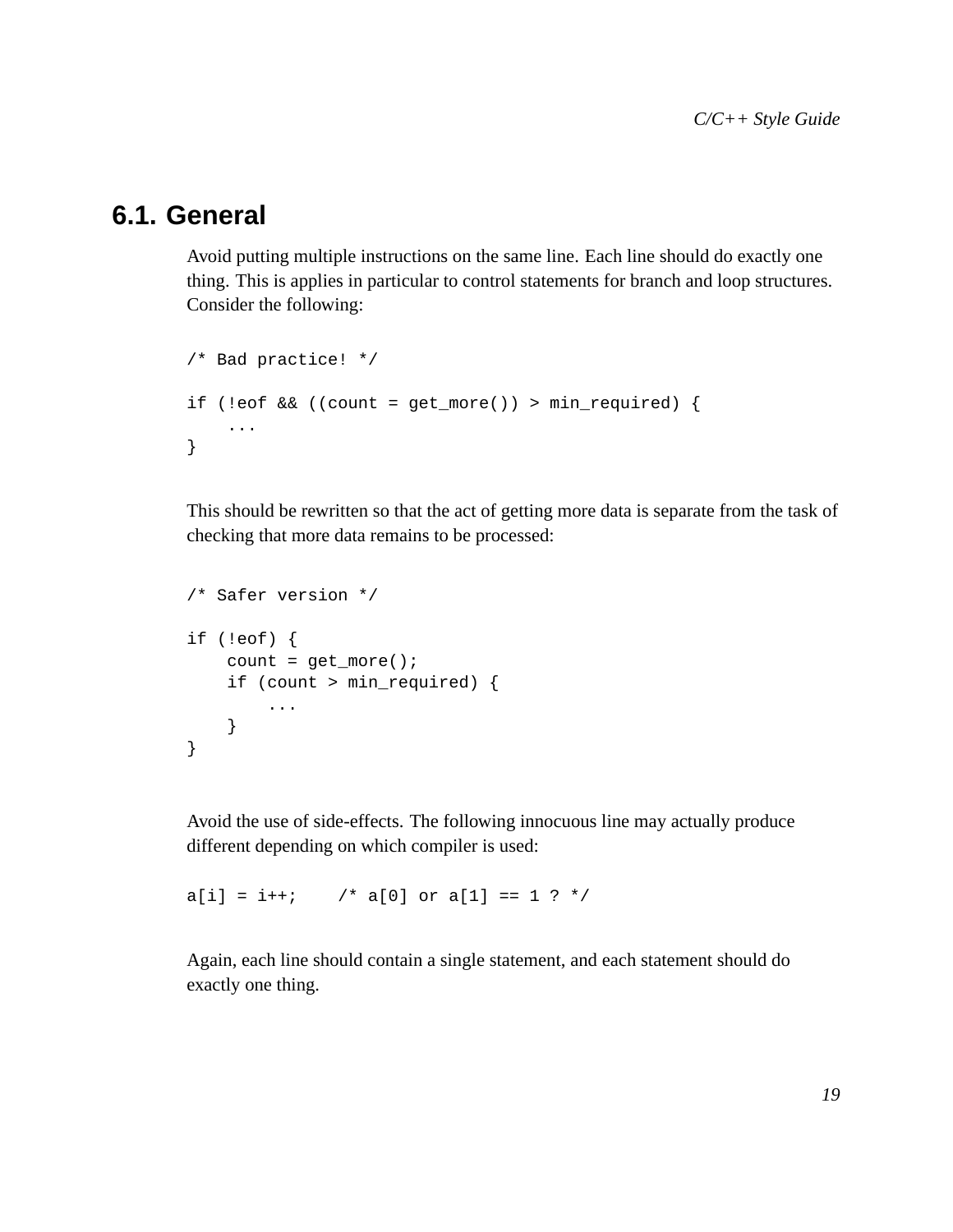Avoid type casts and never cast pointers to void\*. One of the strengths of  $C_{++}$  is its strong typing and ability to support arbitrary user types. If you feel the need to cast data to other types in C++, perhaps you should be considering defining an inheritance relationship or using templates.

Do not define any types from pointers (e.g., typedef char\* String).

Avoid using preprocessor constants (i.e. #defines). Instead declare variables of the appropriate  $C/C++$  type as const and use them. For related sets of integer constants, define an enum. Both of these techniques let the compiler perform type checking where the preprocessor #defines would not.

Limit variable scope as much as possible. In  $C_{++}$ , use brackets to group functionality and temporary variables. Declare a variable just prior to using it and destroy it when you are finished with it.

Use parentheses to group logic in branch and loop control structures. Most people are not intimately familiar with operator precedence, and parentheses can make logic operations much easier for people to parse and understand. Without the additional parentheses it is not obvious that the first case below differs from the other three (which are equivalent) for only one of the eight combinations of the booleans  $x$ ,  $y$  and  $z$ :

### **Example 12. One of these things is not like the other**

```
(x || y \&x y || z)(x \&x y || z)((x & 6x & y) || z)( (x || z) & x & (y || z))
```
### **6.2. Structured Programming**

Keep the structure of your code as clear as possible. Do not call **exit()** from library functions. Instead return with an appropriate error condition. Call return only once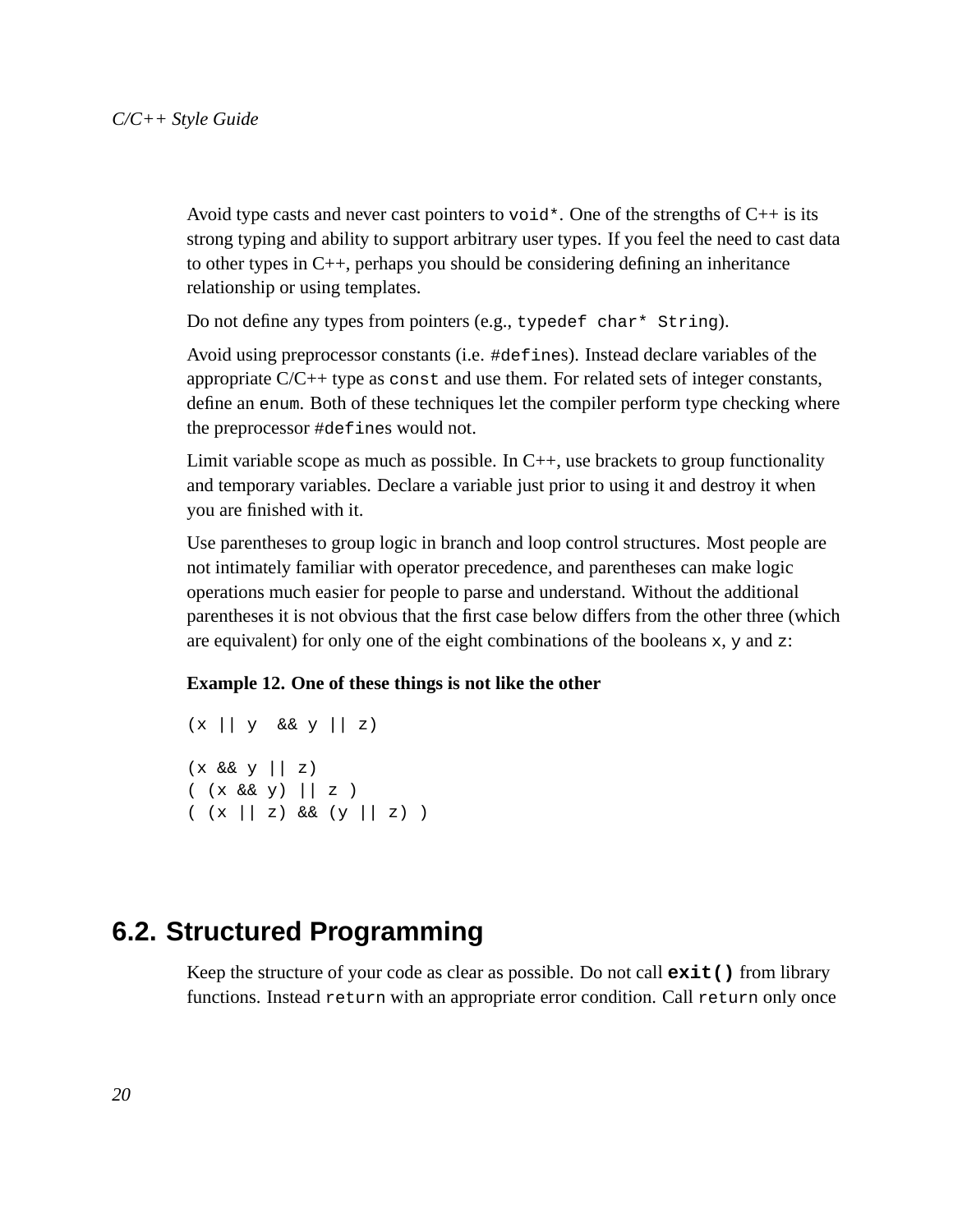for each function longer than a few lines. Avoid using break and continue to escape loop and branch code. Consider instead adding or changing the exit conditions of the the control statement. Do not use goto.

Prefer using if/else/else/... over the switch/case/case/... with non-trivial branch conditions. For both constructs use default conditions only to detect legitimate defaults, or to generate an error condition when there is no default behavior. Using a switch/case block with overlapping conditions only when the cases have identical code so that fall-through is obvious.

Prefer using while()  $\{ \ldots \}$  instead of do  $\{ \ldots \}$  while();. It is easier for humans to parse the control structure if they know the exit condition upon entering the block of code. The do  $\{ \ldots \}$  while(); form buries the exit criterion at the end of the loop.

Avoid overly long control structures. If you find loop or branch constructs spanning several printed pages or screens, consider rewriting the structure or creating a new function. At the very least place a comment at the end of the structure to indicate the exit conditions.

Avoid deeply nested code. Humans have a hard time keeping track of more than three or four things at a time. Try to avoid code structure that requires more than three or four levels of indentation as a general rule. Again, consider creating a new function if you have too many embedded levels of logic in your code.

Avoid the use of global variables. They make your code hard to support in a multi-threaded environment. If you do use global variables, understand how they affect the ability of your module to be reentrant.

### **6.3. Functions and Error Checking**

Do not use preprocessor function macros. There are too many possible problems associated with them and modern computer speeds and compiler optimizations obviate any benefit they once may have had. Define a function instead.

Write function declarations/prototypes for all functions and put them either in the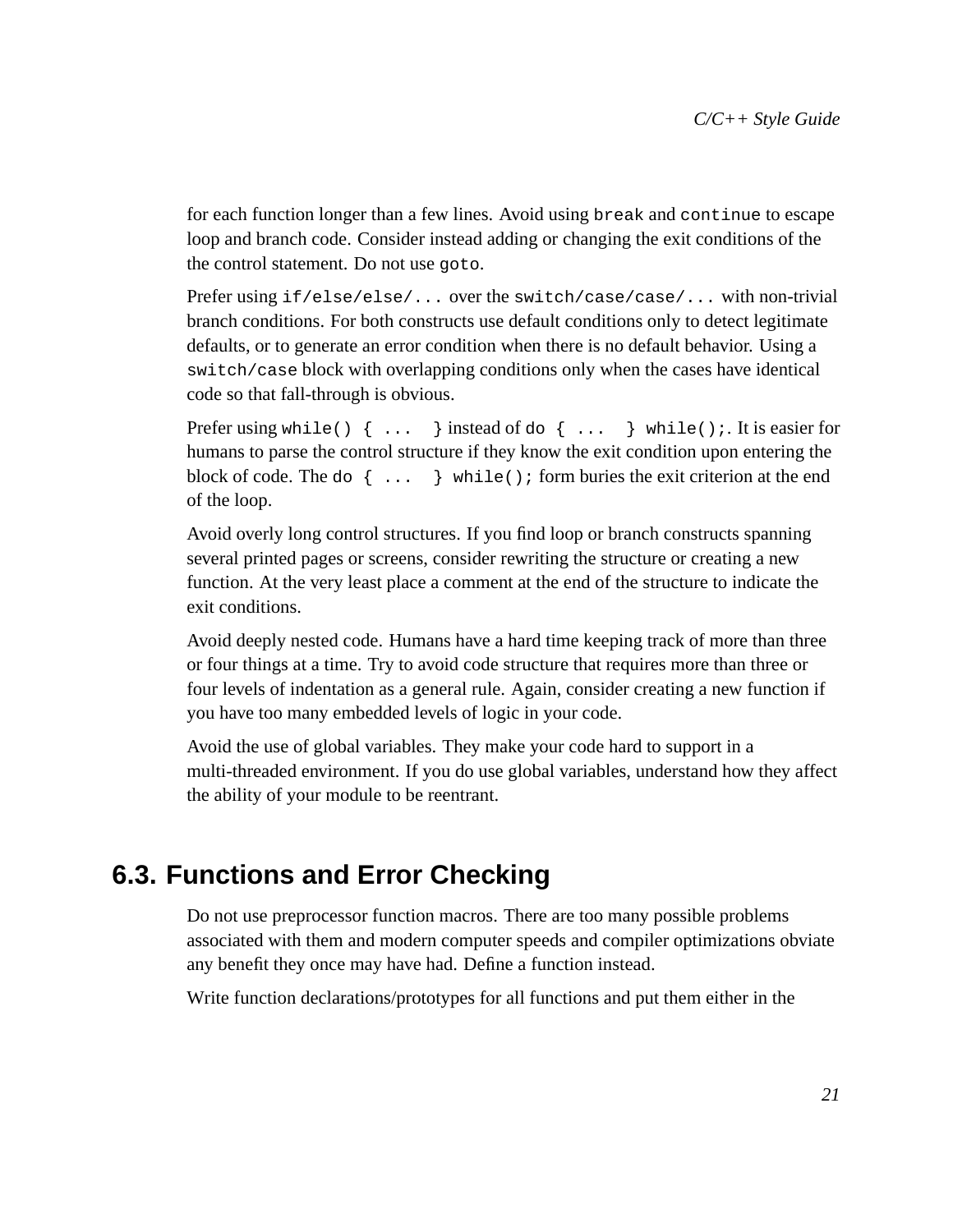module .h file for public functions or at the start of the .c file for private, internal functions. The function declaration list should read like a table of contents for your code.

Make explicit all assumptions about the condition of input data to your routines. Use assertions to test for programming errors, use exceptions  $(C++)$  or return values  $(C)$  to report error conditions detected in normal use. Do not put any implementation logic in your assertions since often they will not remain in the deployed code (especially library functions). When a library function must report both a computed value and a distinct error value, pass the computed value through a variable and return the error value.

Check the return values of all library function calls. This is especially important for functions providing access to system resources (e.g., **malloc()**, **fopen()**, etc.).

Generate informative error messages. Write messages that are understandable to the user. Be complete and concise and avoid using computer jargon. Suggest possible causes of the error condition.

# **7. Conclusion**

The guidelines presented here should be followed when writing all new code. When working with someone else's code it is more important that you adhere to the conventions used there. Only if the coding style is ad hoc should you impose your own (or these) conventions.

A checklist is included at the end of this document. It covers most of the items discussed. Apply the checklist to your code prior to submitting it for peer review. Any unaddressed issue is considered a coding defect during the review process.

Obviously a style guide cannot dictate good programming practices. It can only ward off some of the more flagrant problems. With luck, a good style guide can encourage better programming habits. To that end, all C++ programmers should read *Effective C++*, by Scott Meyers. It covers far more concerns and goes into far greater detail on  $C_{++}$  than is appropriate here. It is critical for  $C_{++}$  programmers to understand these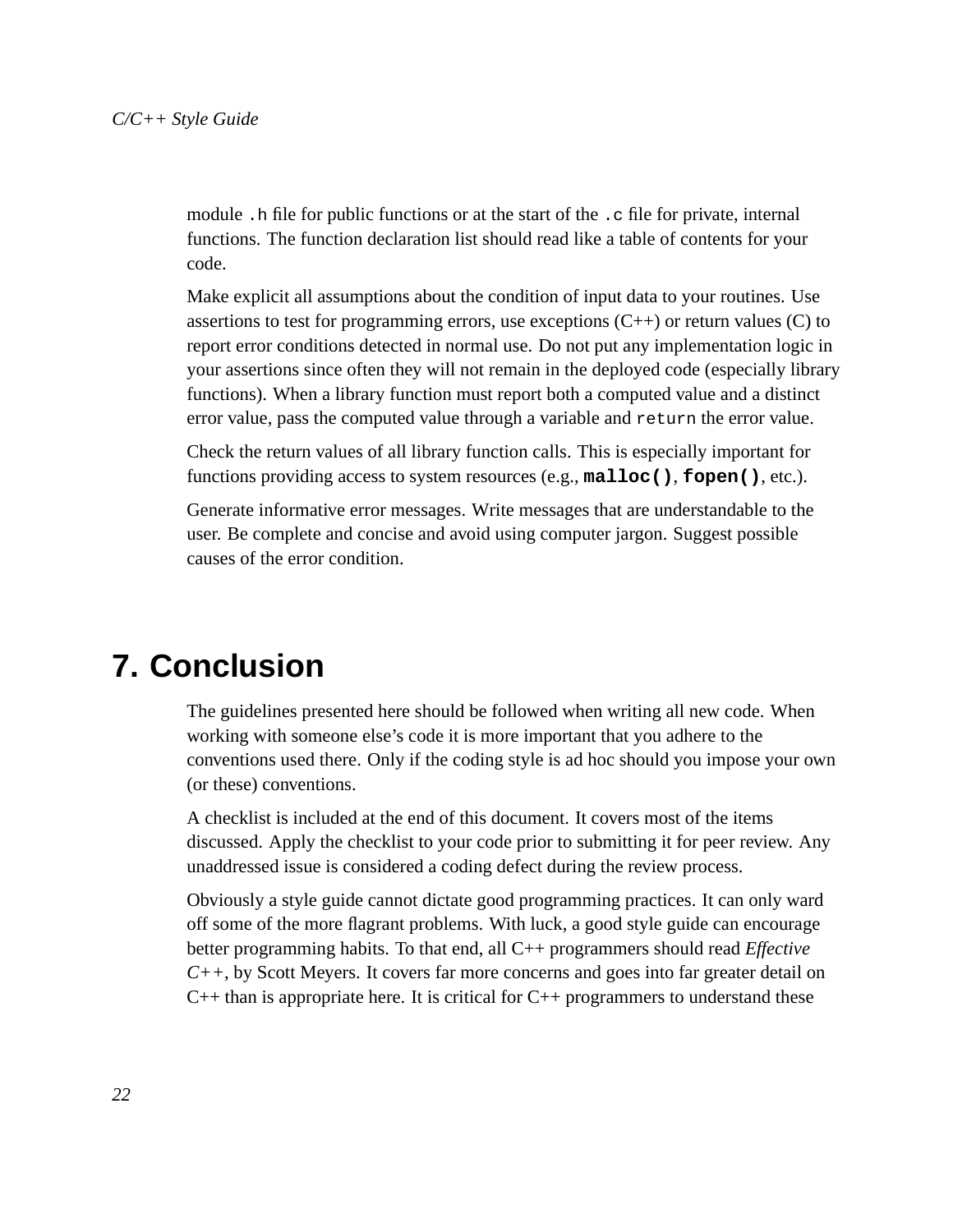issues when writing new code.

# **Appendix A. Review Checklist**

#### **File contents.**

- Do all files contain:
	- a copyright statement?
	- an abstract/synopsis comment?
	- a revision string?
- Do all header files contain a multiple include #ifdef?
- Are all necessary #includes made explicitly (i.e. the code does not rely on nested #includes)?
- Are all public functions *declared* in the module's .h file?
- Do function declarations/prototypes exist for all functions?
- Does each code file contain exactly one cohesive set of classes or functions?
- Are functions from different files sufficiently uncoupled from one another?

### **File format.**

- Do all function declarations and definitions begin in column zero? Are the return type, function name and open bracket each on a separate line, each beginning in column zero?
- Do functions longer than a typical screen/page have comments with their name at the close bracket?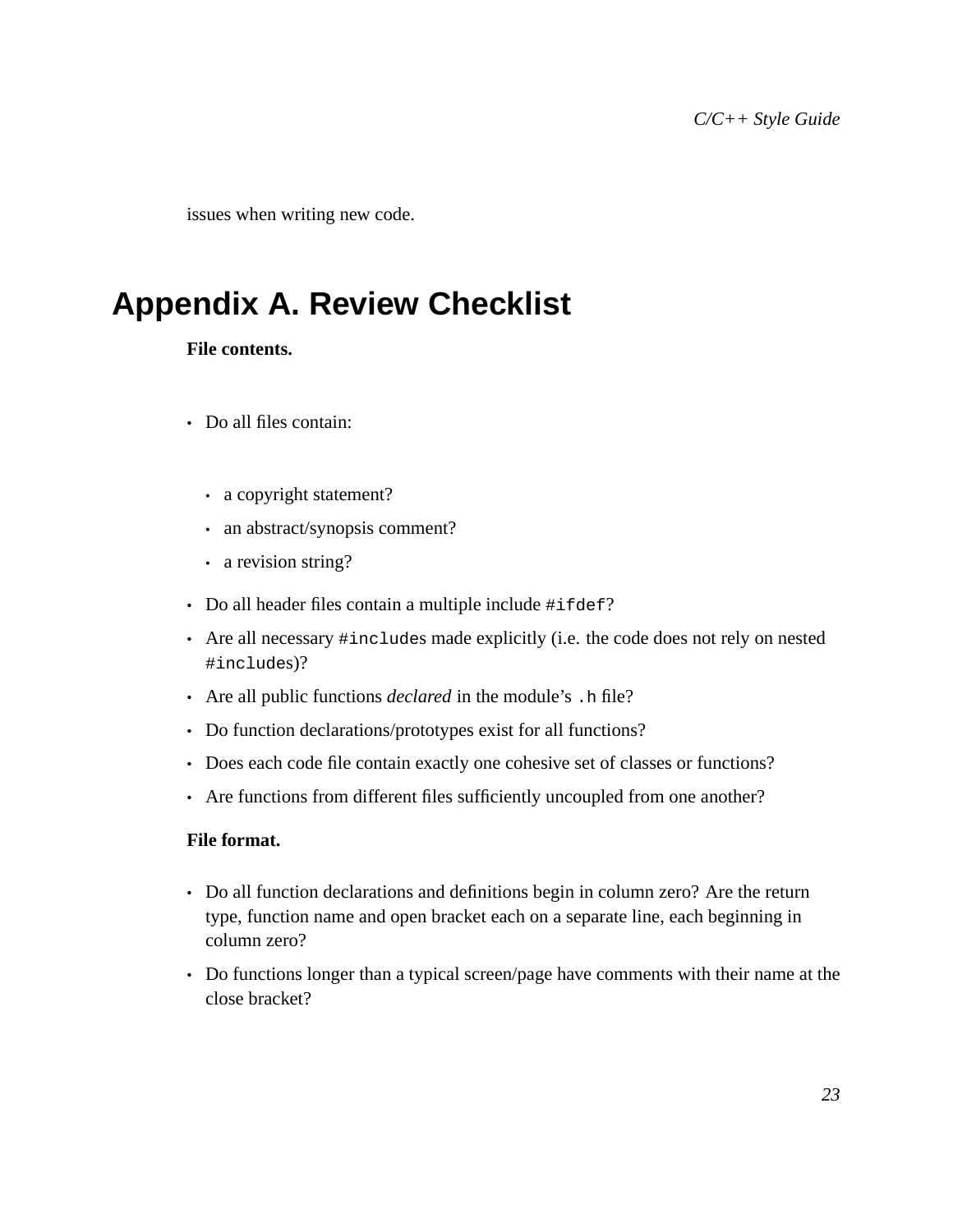- Is four-space indentation used throughout?
- Are all control structures in a pure-block style and fully bracketed?
- Is there a single space surrounding all operators, except .,  $\rightarrow$ , [] and ()?
- Do the C++ keywords public, private, protected, and friend all start in column zero?
- Are C++ class internals declared in the proper order?
	- 1. public data and types
	- 2. private or protected data and types used in the class declaration
	- 3. public member functions, starting with constructors and the destructor
	- 4. other private or protected data members
	- 5. other private or protected functions
	- 6. friends

#### **Variable and function names.**

- Are all C variable and function names lower case, with an underscore as a word separator?
- Are all C++ variable and function names lower case, with capitalization rather than an underscore indicating word boundaries?
- Do all private class member names end with an underscore?
- Do all programmer-defined types/classes start with a capital letter?
- Are all constants and enumerated types all capital letters?
- Are all variable names sufficiently informative and meaningful given their scope?
- Do variable names match the problem domain?
- Are variable names nouns?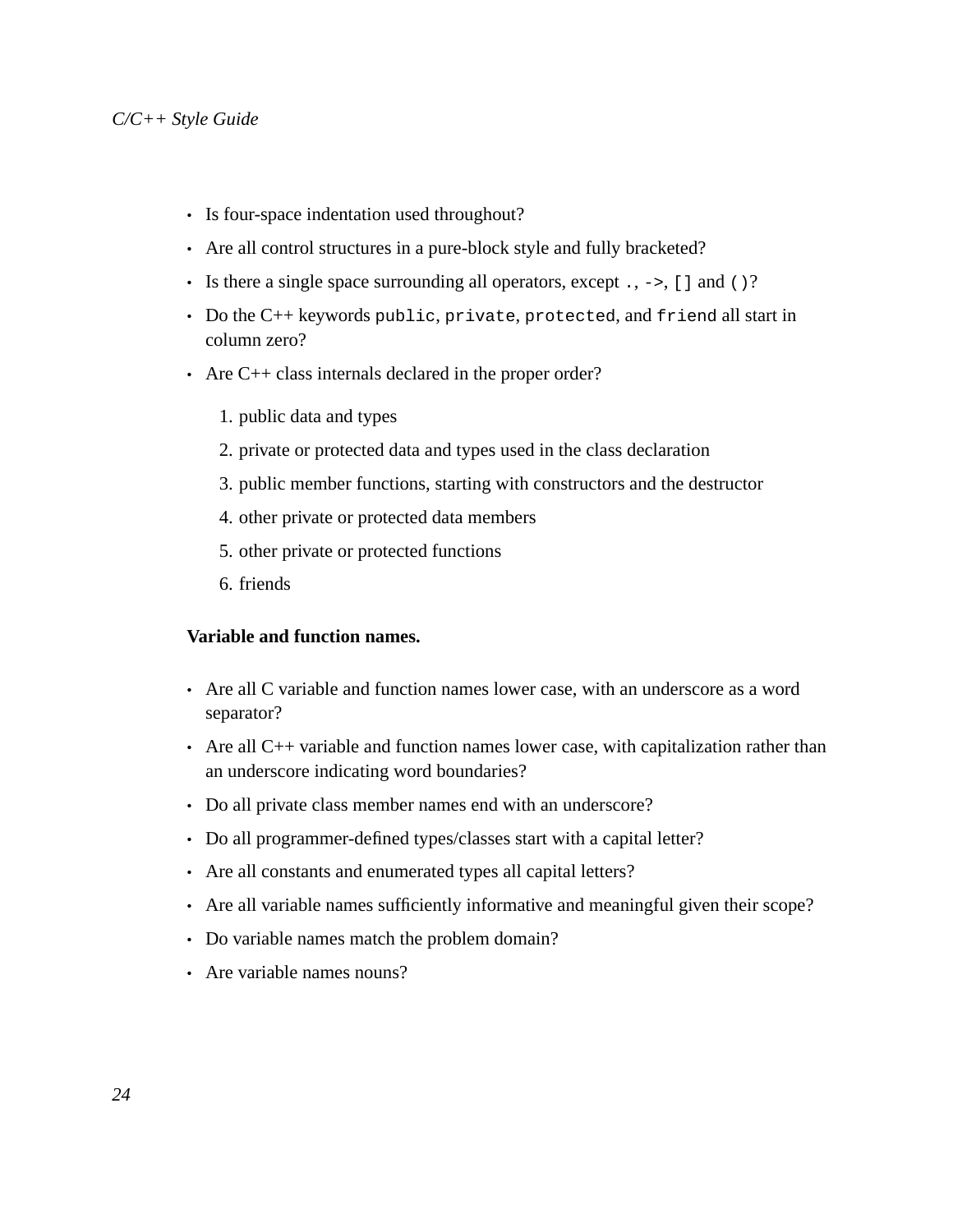• Are function names strong verbs (or nouns for functions whose sole purpose is to compute a value)?

### **Comments.**

- Are bold comments used to divide code into major sections? Are block comments used to mark significant points? Are end-line comments used only for variable declarations and to mark long blocks of code?
- Does C++ code use  $// \dots$  style comments (not  $/* \dots */$ )?
- Do all comments contain complete sentences, with proper punctuation and spelling?
- Do comments describe intent rather than implementation details?
- Is all subtle code sufficiently explained in comments?
- Do all but the simplest functions have comments describing what they do, what data they operate on and any impact they have on the rest of the application?

### **Language usage.**

- General
	- Does each line of code do exactly one thing?
	- Are all constants declared as const and not as #defines?
	- Does the code avoid casting variables and return values to different data types? Are there no casts to void<sup>\*?</sup>
	- Are no typedefs made from pointers (e.g., typedef char\* Str?)
	- Are there no preprocessor macros defined?
	- Are parentheses used to group items in all but the simplest logic constructs?
	- Are all private class members explicitly declared such?
- Program structure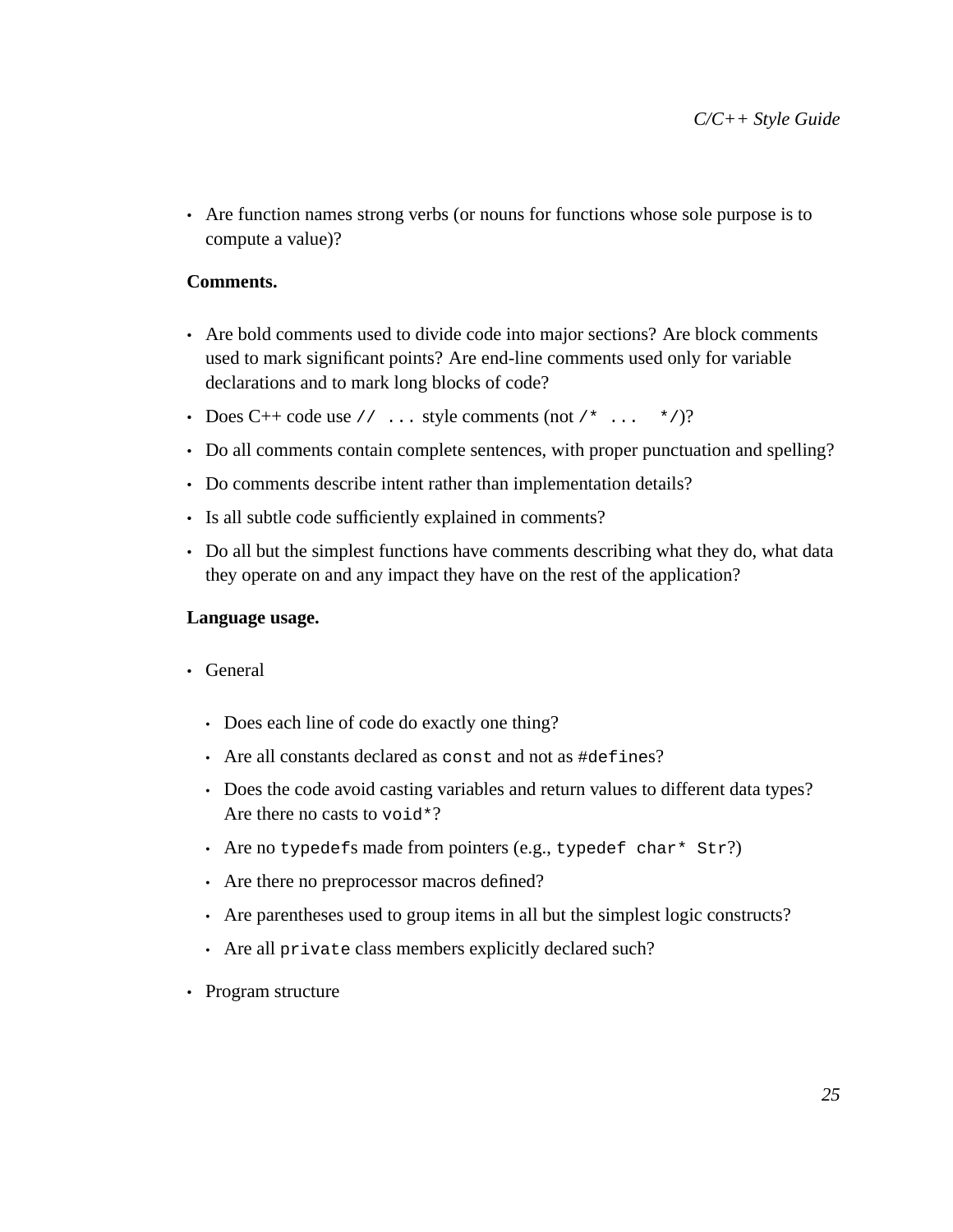- Does each function call return from only one place?
- Is **exit()** called only from within **main()**, and only once?
- Do final else blocks of if/else branches and default blocks of switch/case branches handle default conditions or error conditions only?
- Do all overlapping switch/case conditions (i.e. fall-throughs) use identical code?
- Has the use of global variables been avoided?
- Do most control structures span no more than a page or two? Is the close bracket of all longer controls structures commented with the exit criteria for the block of code?
- Does nested conditional code go no more than three or four levels?
- Has the use of structure-breaking directives such as goto, continue and break been avoided?
- Functions and error-checking
	- Are functions used always instead of preprocessor macros?
	- Are all assumptions about the condition of input data tested explicitly with **assert()**?
	- Will the code perform the same way if assertions are removed?
	- Do library functions return error values or throw exceptions  $(C++)$  wherever possible?
	- Are all function return values tested or exceptions caught?
	- Are all error messages informative to a typical user? Are messages complete sentences, with proper punctuation and spelling?